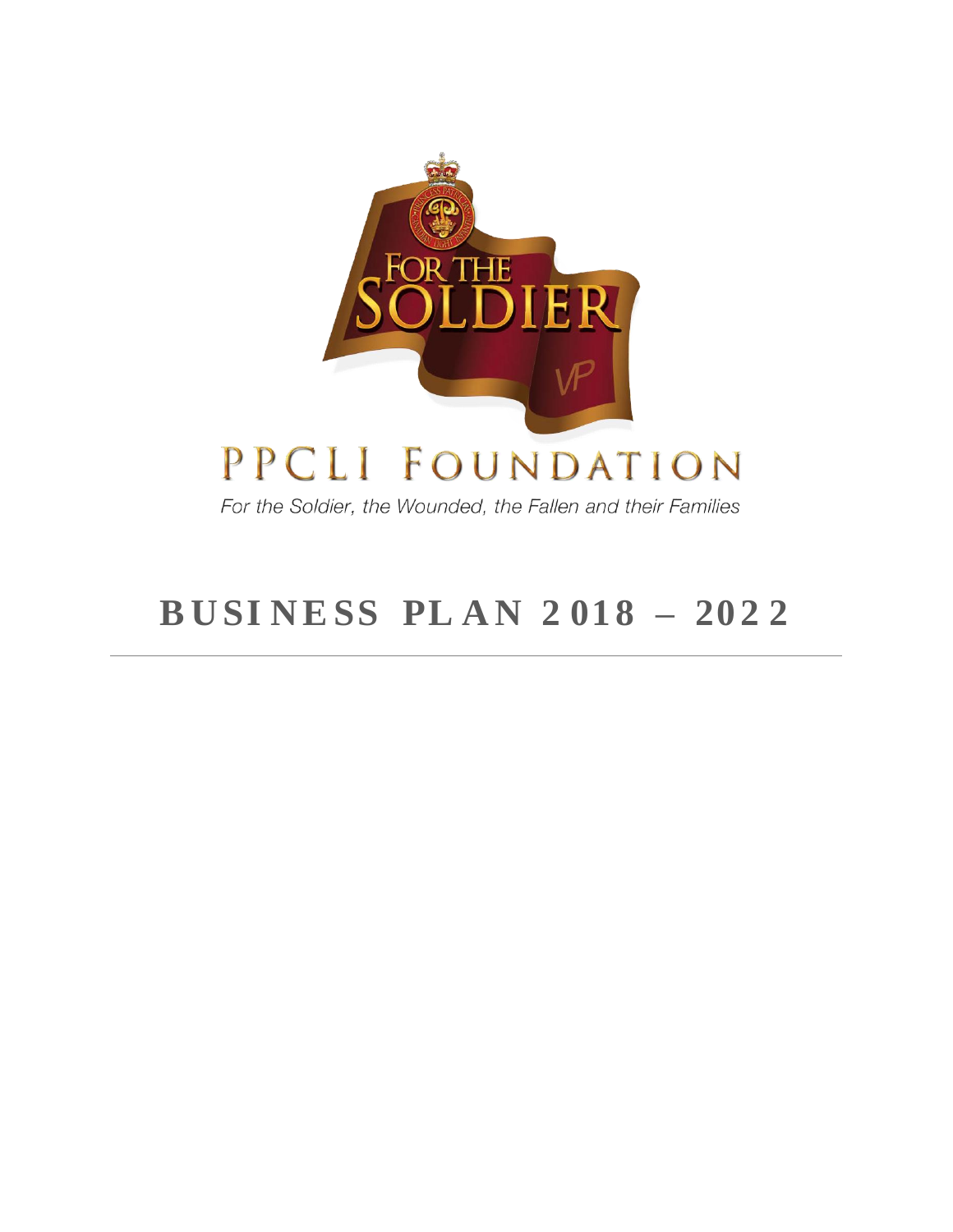**PPCLI Foundation 500, 10220 103 Avenue NW Edmonton, AB T5J 0K4 [www.ppclifoundation.ca](http://www.ppclifoundation.ca/)**

**Business/Charitable Registration No.84205 7804 RR0001**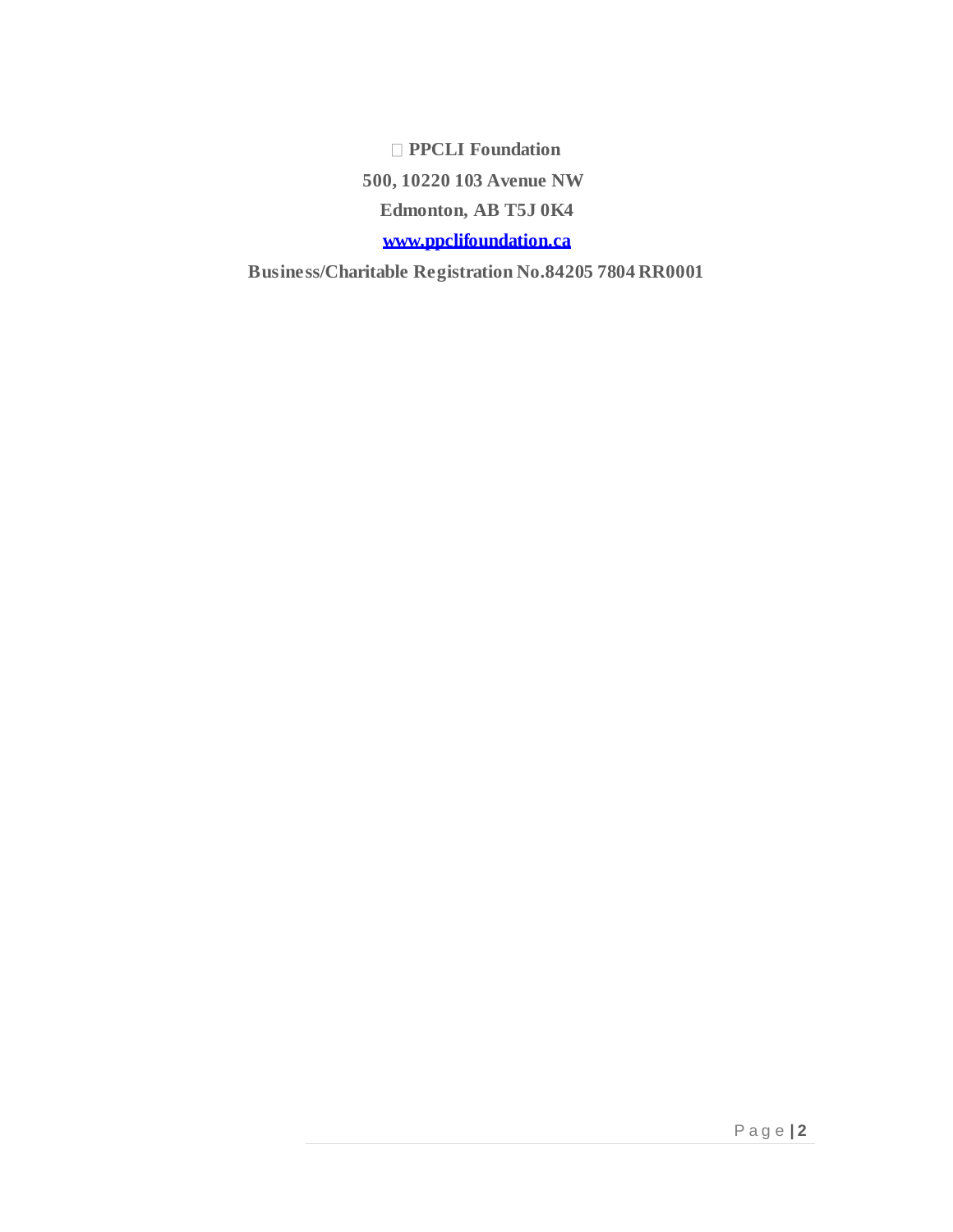## PRINCESS PATRICIA'S CANADIAN LIGHT **I N F A N T R Y ( P P C L I ) F O U N D A T I O N B U S I N E S S P L A N 2 0 1 8 – 2 0 2 2**

## **T A B L E O F C O N T E N T S**

| 1.0 Governance                                      |    |
|-----------------------------------------------------|----|
| 2.0 Executive Summary                               |    |
| 3.0 Introduction                                    | 9  |
| 4.0 Strategic Framework                             | 11 |
| 5.0 Fundraising Operations                          | 12 |
| 5.1 Business Lines of Operation                     | 12 |
| 5.7 Fundraising Structure - Process                 | 16 |
| 6.0 Marketing, Communications, Social Media Plan    | 17 |
| 7.0 Fiscal Plan 2018-2022                           | 18 |
| 8.0 Annexes                                         |    |
| 8.1 - Calendar of Events/Leads or Volunteers Needed | 23 |
| 8.2 - 2019 Draft Budget                             | 24 |
| 8.3 - Charitable Purposes and Activities            | 25 |
| 8.4 - PPCLI Foundation Structure                    | 27 |
| 8.5 - Balance Scorecard                             | 29 |
|                                                     |    |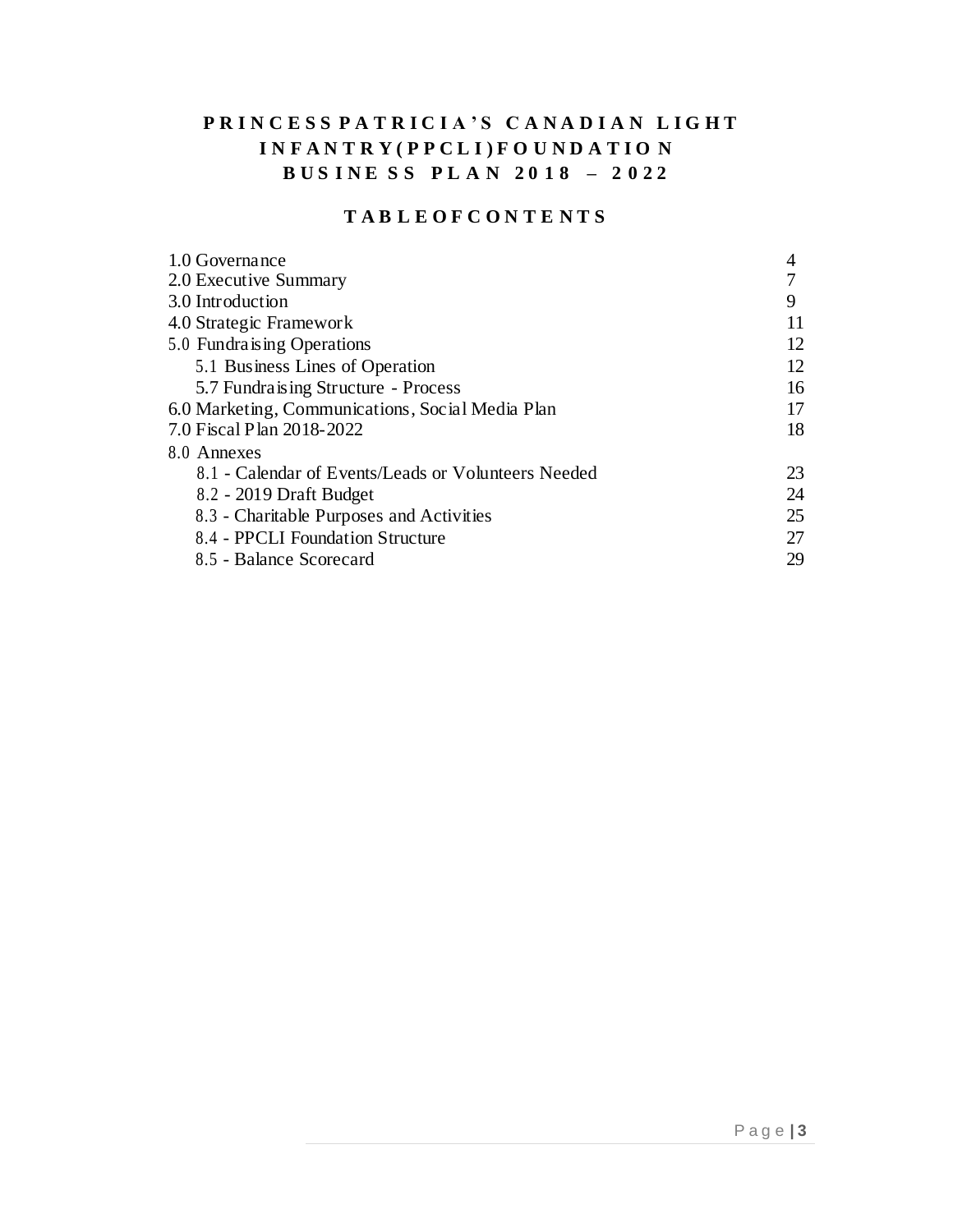#### 1.0 GOVERNANCE

1.1. The Princess Patricia's Canadian Light Infantry (PPCLI) Foundation is an autonomous, self-sustaining charitable body for the purpose of acquiring, accepting, soliciting or receiving legacies, gifts, grants, settlements, bequests, endowments and donations of any kind whatsoever in furtherance of its charitable purposes. The Foundation was registered as a charitable public foundation effective 7 February, 2011. The charitable purposes of the Foundation as set out in its Deed of Trust are:

- 1.1.1. To fund and carry out activities and programs to support and care for Canadian military service personnel and former military service personnel in need;
- 1.1.2. To promote the efficiency of the armed forces of the Crown;
- 1.1.3. To fund and carry out activities and programs to establish and preserve monuments relating to military service by Canadian soldiers and service personnel; and
- 1.1.4. To make gifts to qualified donees.

#### 1.2 STRUCTURES, PATRON, VICE PATRON, TRUSTEES AND COMMITTEES

#### **Patron**

The Right Honourable Adrienne Clarkson, PC, CC, CMM, COM, CD, LLD, Colonel-in-Chief

#### **Vice Patrons**

The Honourable Lois Mitchell, CM, AOE, Lieutenant Governor of Alberta The Honourable Janice C. Filmon, CM, OM, Lieutenant Governor of Manitoba

Brigadier-General (Ret'd) V.W. Kennedy OMM, MSM, CD, Colonel of the Regiment

Honorary Colonel John Stanton, CM, Honorary Colonel, The Loyal Edmonton Regiment

Honorary Colonel Paul Hindo, Honorary Colonel of the Canadian Army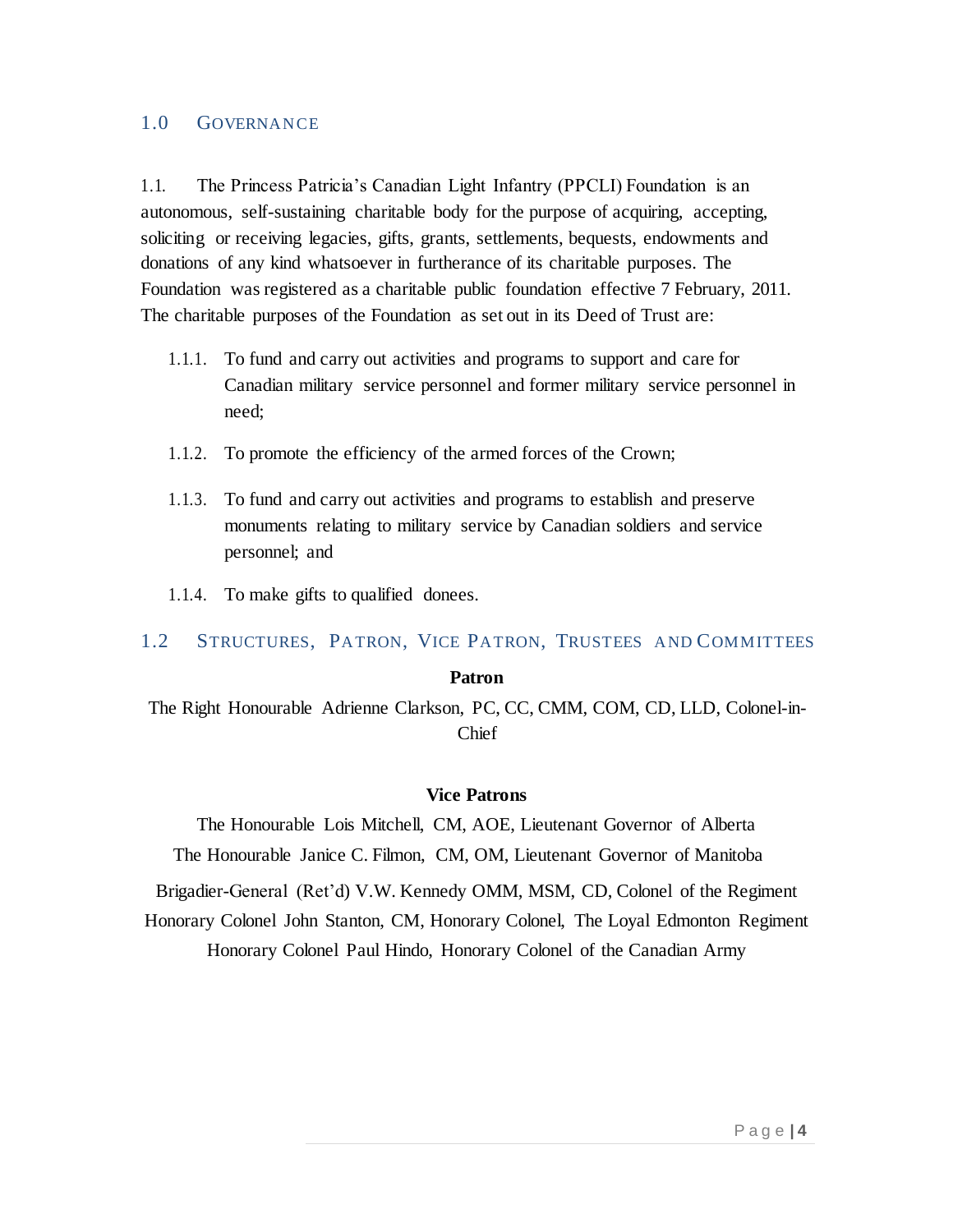#### **Trustees**

Mr. Dennis A. Anderson, FCA Lieutenant-Colonel (Ret'd) Malcolm D. Bruce, MSM, CD, Vice President Fundraising Brigadier-General (Ret'd) David Corbould, MSM, CD Mr. Phillip Crawley, CBE, Publisher and CEO The Globe and Mail Lieutenant-General (Ret'd) Michael Day, CMM, MSC, CD, President Mrs. Marilyn J. Elliott, FICB, CFP, CLU Chief Warrant Officer Mark von Kalben, Regimental Sergeant Major Major-General (Ret'd) David Fraser, CMM, MSC, MSM, CD Mr. Alexander H. Gault, Vice President Communications and Public Relations Lieutenant-Colonel (Ret'd) Martin Kenneally. CD Warrant Officer (Ret'd) Harold Leduc, MMM, CD BGen (Retd.) Glenn W Nordick, OMM, MSC, CD; Mr. Shannon Parsons, Stantec Vice President (Ret'd), Colonel R.T. Ritchie, OMM, MSM, CD Guard Appointment CWO Jason Pickard Ms Sarah McCaffrey - Treasurer Ms France Bourgeois - Executive Director Capt (Ret'd) John Croucher - Secretary

#### **Support**

Gallo & Co. Bookkeeper (2018 - ) Maj Slade Lerch, RM Volunteers from Coast to Coast

# **Fundraising Group and Committees FUNDRAISING GROUP**

Malcolm Bruce (Chair), John Croucher, Shannon Parsons Marilyn Elliot

#### **BUSINESS LINES OF OPERATIONS**

#### **GOVERNMENT GRANTS AND PROGRAMS**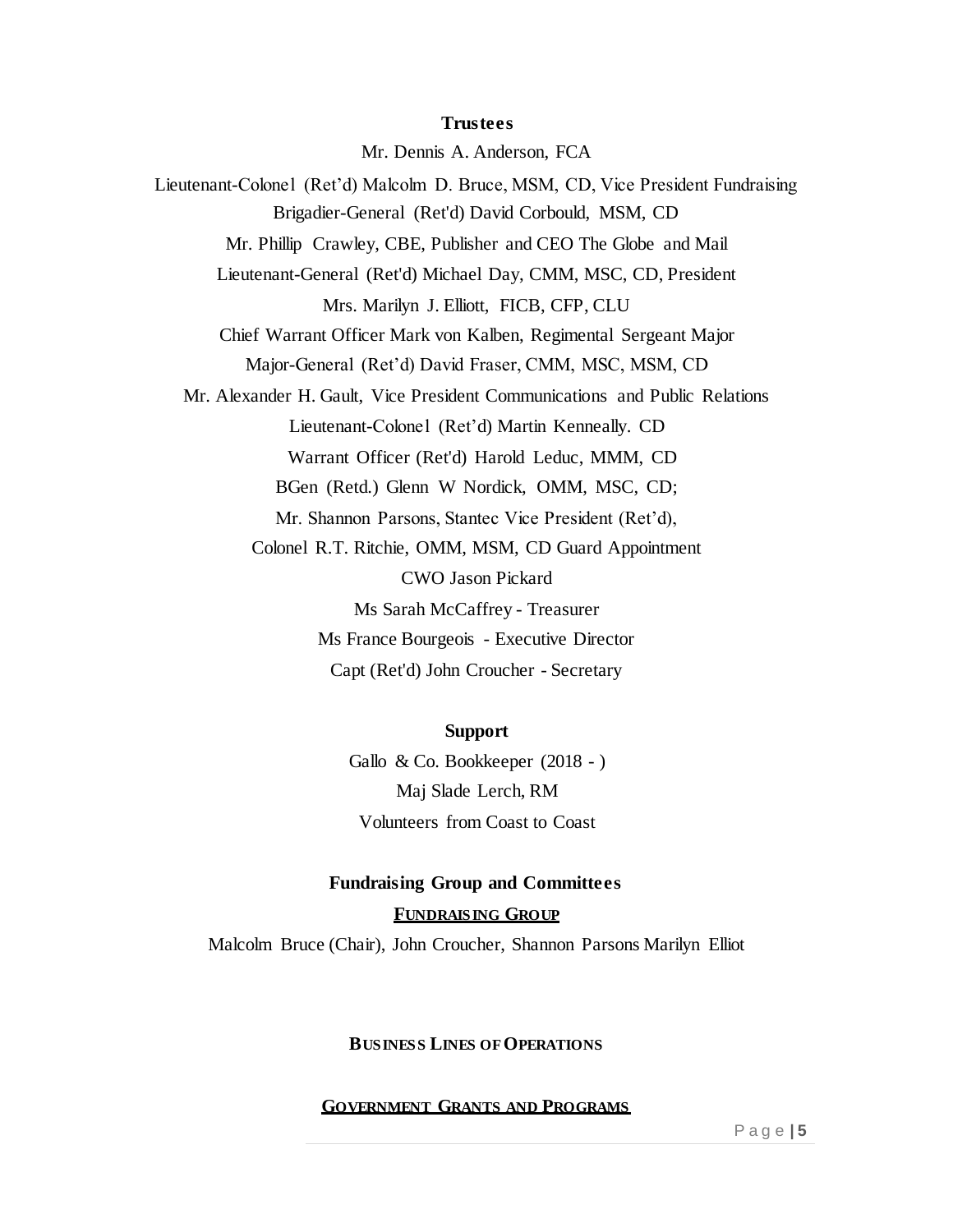Executive Director (Interim)

#### **INDIVIDUAL GIVING AND MEMBERSHIP**

John Croucher

#### **PLANNED GIVING**

Marilyn Elliott

#### **CORPORATE GIVING**

Shannon Parsons

#### **EVENTS AND PROJECTS**

Malcolm Bruce

#### **REGIONAL TEAMS**

**BRITISH COLOMBIA LEADS** TBC

**EDMONTON REGIONAL LEADS**

Malcolm Bruce, Tim Penney, Shannon Parsons

**CALGARY REGIONAL LEAD**

Marilyn Elliott,

**WINNIPEG REGIONAL LEADS** TBC

**OTTAWA REGIONAL LEADS** TBC

**TORONTO REGIONAL LEAD**

David Fraser

**ATLANTIC REGIONAL LEAD** Jake Bell

#### **Heroes Hockey Challenge**

**BOARD OF GOVERNORS**

GLENN CUMYN, HHC FOUNDER AND CO-CHAIR; MIKE DAY, FOUNDATION PRESIDENT;

P a g e |**<sup>6</sup>**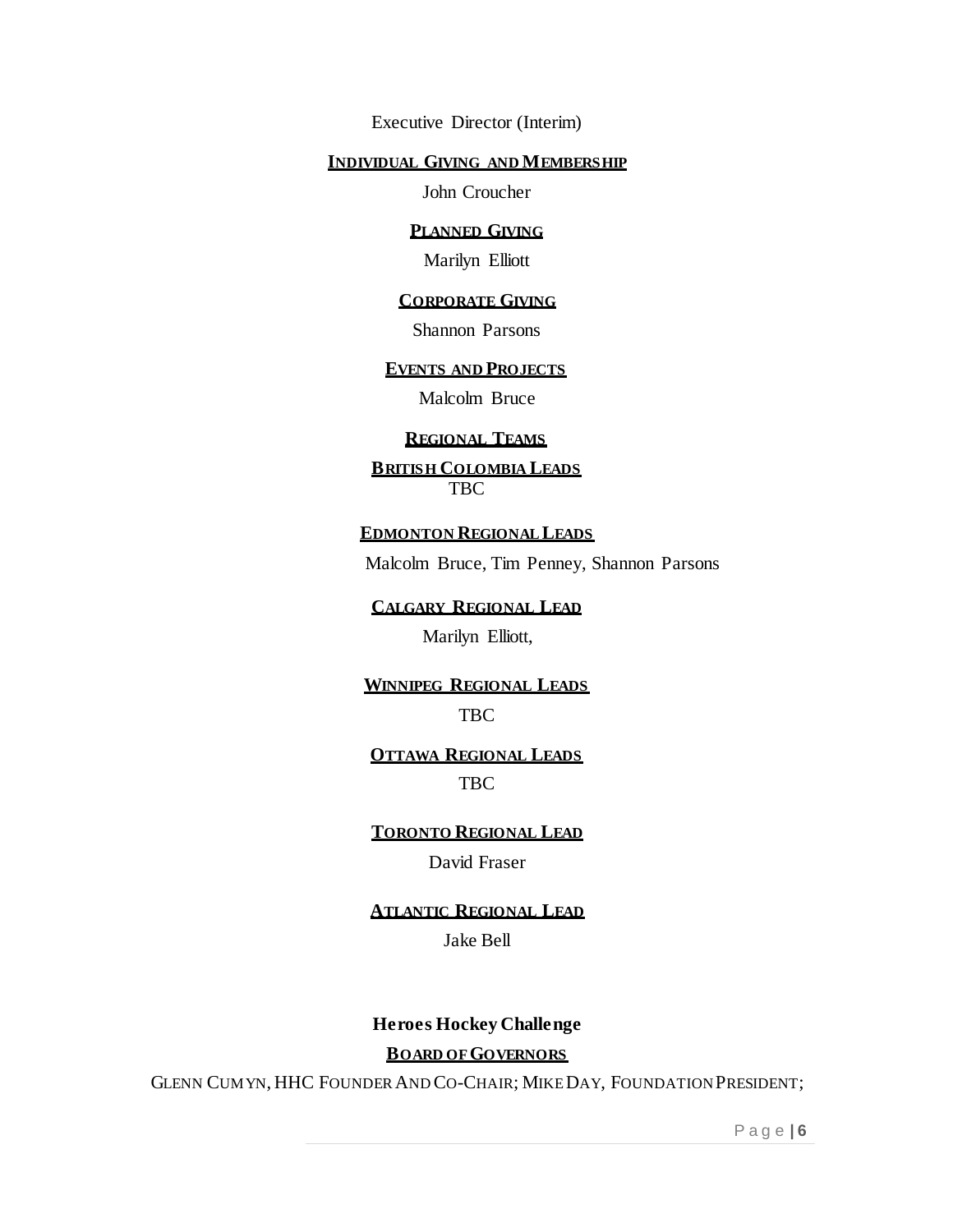#### The **Organizing Committee** is event location specific.

#### **AUDIT AND FINANCE COMMITTEE**

Sarah McCaffrey (Chair) Phillip Scherman, Jon Gallo, Ed Bootle and *Ex-Officio*: Foundation President and the Executive Director

#### **MARKETING, COMMUNICATIONS, SOCIAL MEDIA COMMITTEE**

Alex Gault (Chair), Robert Curtin, and a representative from Fundraising Group Events

#### **NOMINATING AND GOVERNANCE COMMITTEE**

Dave Corbould (Chair), John Croucher, Malcolm Bruce and *Ex-Officio*; Foundation President

#### **GRANTS & BENEFITS COMMITTEE**

Executive Director (Interim), Col Bob Ritchie and CWO Mark von Kalben

#### 2.0 EXECUTIVE SUMMARY

2.1. This Business Plan 2018-2022 will guide the Foundation in establishing an achievable revenue development goal that grows steadily, year over year, throughout the plan to a point where the Foundation revenues are sustainable, predictable and able to meet its organizational mission which includes the necessary supporting staff and operational funds. Importantly, until 2020 we are in our start up years and there is some leeway on Administrative costs as an overall percentage of budget. Post 2020 the Foundation must be in the 15% -20%window for administrative costs against overall budget. This Plan will reflect the attainment of that goal.

2.2 After a successful move of the Foundation offices to Edmonton on 1 January 2018 and the establishment of the new office (generously donated as in kind support by Stantec) and supporting committees, the Foundation is better poised to support ongoing operational activities. This includes better collaboration and integration with the larger Regimental Family as well as Regimental Headquarters. Importantly, the move enabled a reset of a number of criterial functions including the financial framework and fund development plan which form the basis of this business plan. Additionally, in 2018 saw the completion of three-year journey to renew the Broad of Trustees which included the appointment of Mike Day as President taking over from Kent Foster, new Secretary John Croucher from Jim Kempling, a new Treasurer Sarah McCaffrey and the hiring of the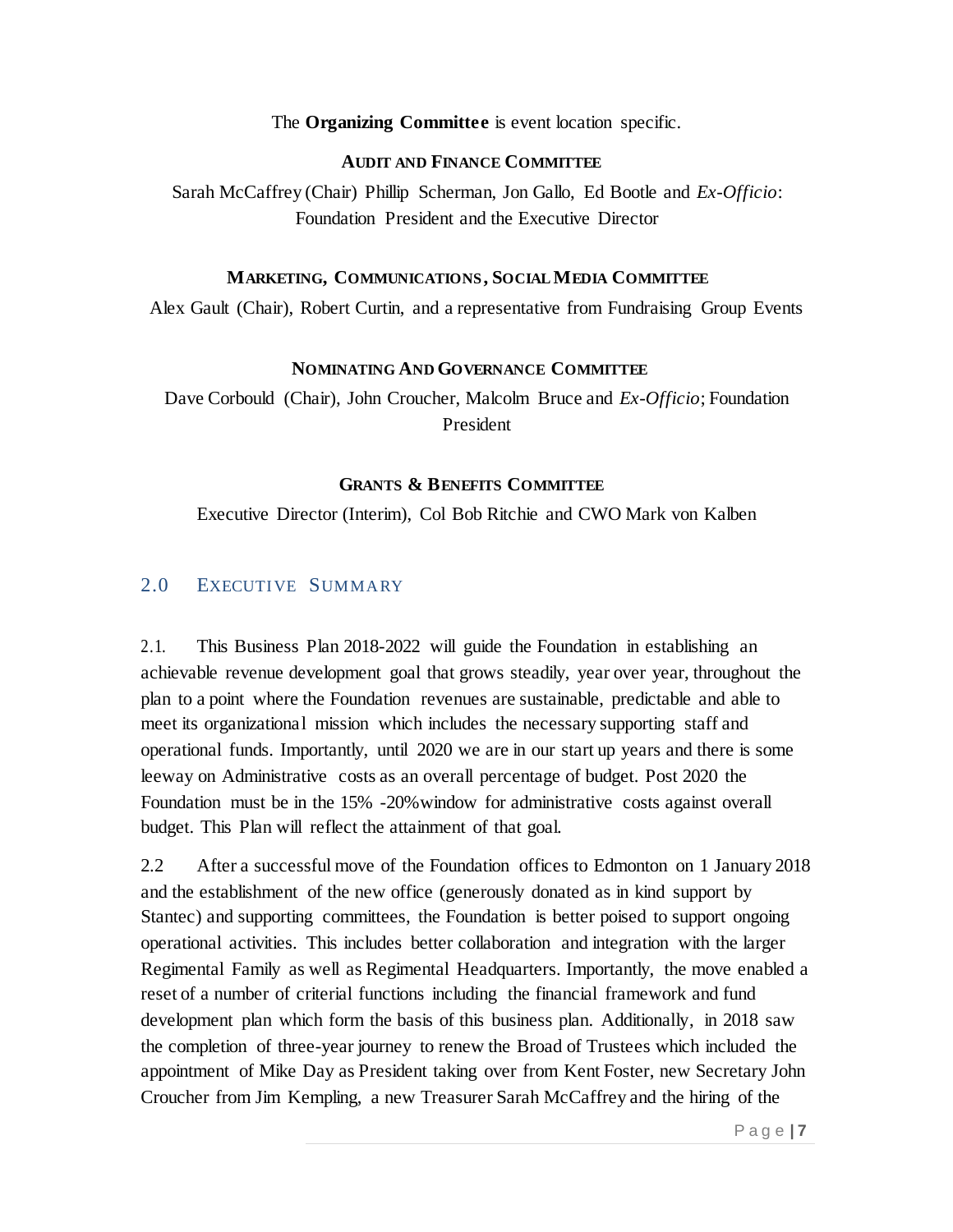Foundation first full time Executive Director France Bourgeois. The significant and enduring efforts of past Trustees have been critical to the Foundation success and we thank them for their services.

2.2. We will continue to raise operating funds mostly from special events in concert with designed campaigns to build the *For the Soldier Legacy Fund* and the *First In the Field Board*. The Events and Projects are listed in Annex A, the Event Calendar. Campaigns for Planned Giving, Personal Legacy Stones and Membership need to be created and promoted through our web sites and social media. Corporate Giving has the potential to be a major component of the Business Plan. Since inception, the Foundation has raised approximately \$2.1 Million in cash and in-kind donations. The Financial Summary table below provides a breakdown by year of funds raised and donations made. There were also significant *In- Kind* donations received of roughly \$400k in many areas as well such as Globe & Mail advertising and Bison Transport supporting the Memorial Baton Relay run and other Anniversary activities:

|                                                                                              | 2011-2015   | 2016      | 2017      | Sept. YTD<br>2018 | <b>Total</b> |
|----------------------------------------------------------------------------------------------|-------------|-----------|-----------|-------------------|--------------|
| <b>Revenue</b>                                                                               | \$1,617,261 | \$145,806 | \$224,715 | \$79,974          | \$2,067,756  |
| <b>Expenses</b>                                                                              | 918,297     | 51,060    | 97,119    | 125,436           | 1,191,912    |
| <b>Net Revenue</b>                                                                           | 698,964     | 94,746    | 127,596   | (45, 462)         | 875,844      |
| <b>Gifts to Eligible Donees</b>                                                              |             |           |           |                   |              |
| <b>PPCLI Regimental Fund</b>                                                                 | 431,846     |           |           |                   | 431,846      |
| <b>Hamilton Gault Memorial Fund</b>                                                          | 46,902      | 1,000     |           |                   | 47,902       |
| <b>Amputee Coalition Canada</b>                                                              | 37,127      | 10,000    |           |                   | 47,127       |
| <b>Wounded Warriors Canada</b>                                                               | 8,500       |           | 4,000     |                   | 12,500       |
| <b>CPCSA Hospital Comforts Fund</b>                                                          | 3,000       |           |           |                   | 3,000        |
| <b>Outward Bound (VAC Program)</b>                                                           |             | 10,000    |           |                   | 10,000       |
| Soldier On (DND program)                                                                     |             | 1,000     | 6,000     | 1,000             | 8,000        |
| <b>Military Family Resource Centres</b>                                                      | 37,818      | 1,000     |           |                   | 38,818       |
| <b>Others</b>                                                                                | 7,000       | 10,000    | 35,000    | 30,827            | 82,827       |
| <b>Total Gifts to Eligible Donees</b>                                                        | 572,193     | 33,000    | 45,000    | 31,827            | 682,020      |
| <b>Excess (Deficiency) of Revenue Over</b><br><b>Expenses after Gifts to Eligible Donees</b> | 126,771     | 61,746    | 82,596    | (77, 289)         | 193,824      |

2.3. The Fund Development Plan that was approved by the Board of Trustee on 18 March 2016 remains the basis for this Business Plan.

2.4. Three key planning principles have been established to guide the development of the Foundation Business Plan.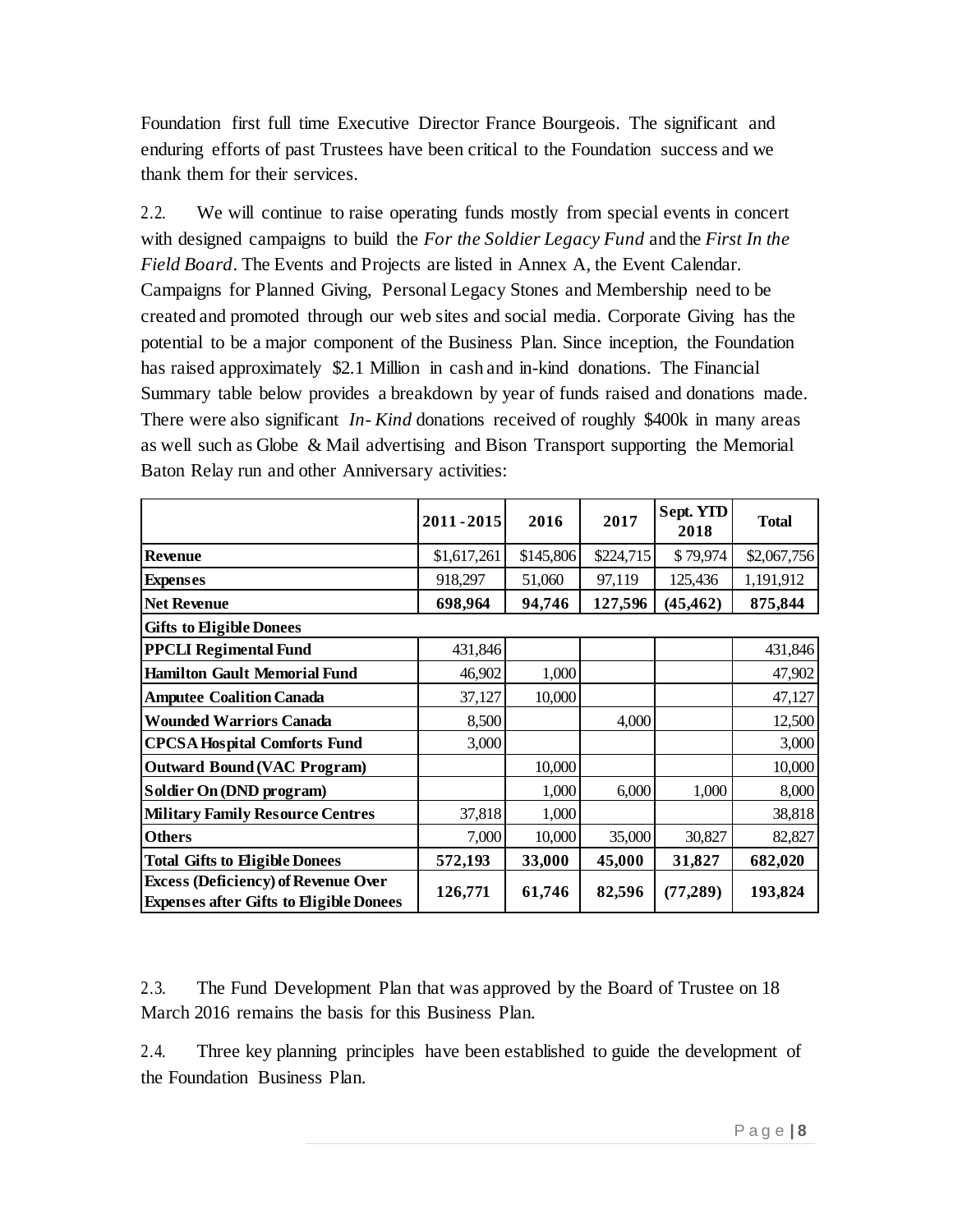2.4.1. The Foundation's activities must, at all times, be focused on supporting its mission and vision with activities that members consider to be of high value. These priorities are approved annual through the business plan.

2.4.2. The proposed revenue development goals, activities, strategies, and tactics must be realistic and achievable. They must be designed in discreet packages that make it possible for our volunteers with limited amounts of discretionary time to devote to them.

2.4.3. Unbridled growth is not the objective of this plan. Stabilizing the current revenue situation followed by incremental (and achievable) growth in the endowment fund and disbursements to qualified donees over a multi-year period is the ultimate goal of this plan.

## 3.0 INTRODUCTION

3.1. This is a four-year plan beginning in 2018 to 2022. This plan was developed based on the objectives of the Foundation and on the findings in both an Assessment Report and the Fund Development Plan. This plan includes goals, strategies, and tactics that, with a committed focus on the implementation and support tactics, will position the Foundation to become financially stable and, ultimately, to grow its endowment in subsequent planning cycles. Importantly, the fund development plan. recommended a number of areas to be considered. These areas were broken down into Strengths/Assets and Weaknesses/Barriers. Noteworthy, the Foundation has spent a significant amount of effort since 2016 addressing the weaknesses and barriers:

#### 3.1.1. Strengths/Assets

- 3.1.1.1. Brand
- 3.1.1.2. Quality/Integrity of people involved
- 3.1.1.3. National Reach but recognized a distinct strength in the West
- 3.1.1.4. Our Patron
- $3.1.1.5. 100<sup>th</sup>$  Anniversary Success

3.1.1.6. First World War celebrations/Remembrance through to 2019 with a caveat that /2018 remain the best year to capitalize on these events

#### 3.1.2. Weaknesses/Barriers

3.1.2.1. Mission and Vision are not compelling enough to support the Fund

- 3.1.2.2. Development Plan
- 3.1.2.3. Governance
- 3.1.2.4. Awareness and Competition
- 3.1.2.5. Interconnectivity within the Regimental Family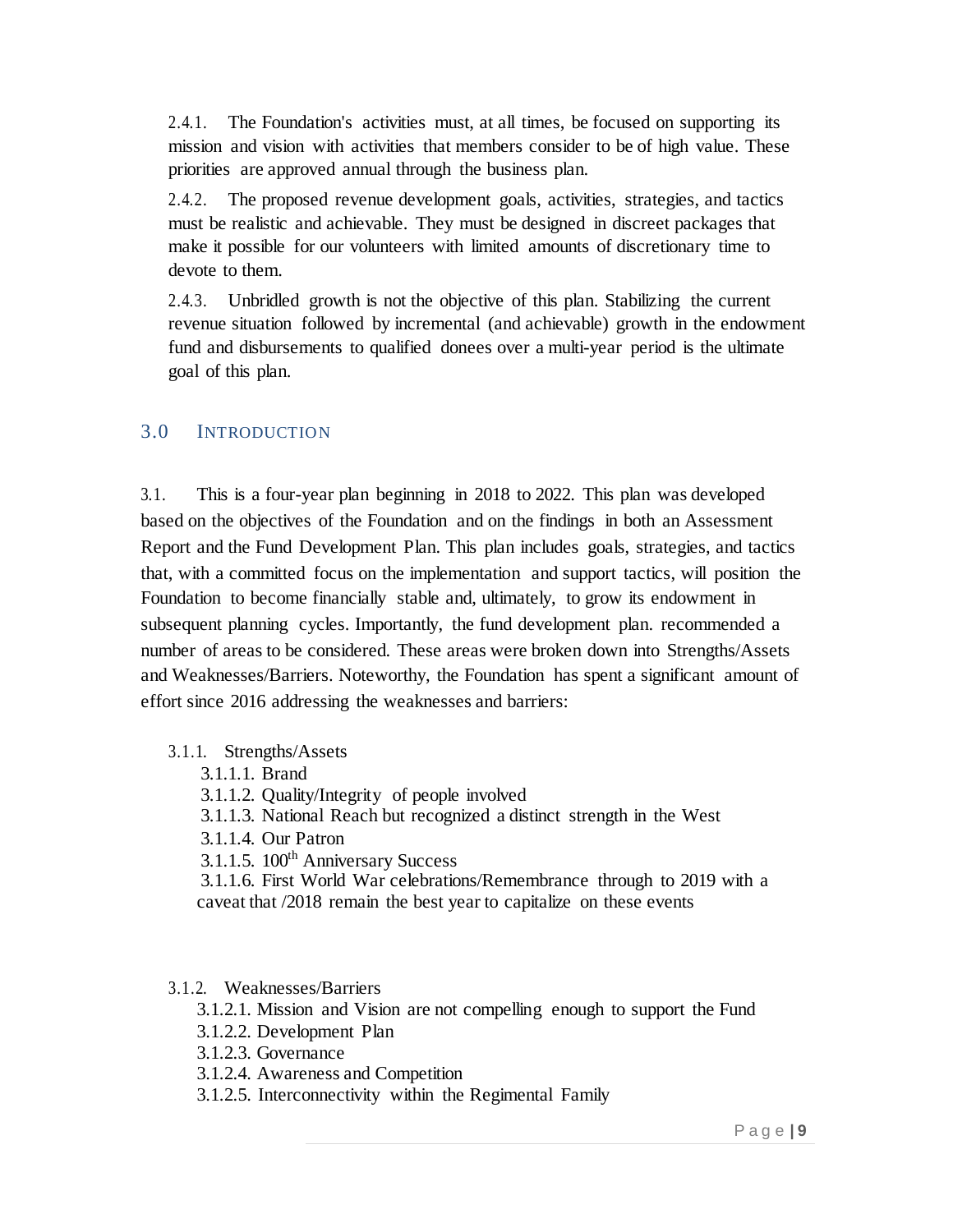3.1.2.6. Lack of Volunteers

3.1.2.7. Need for a staff

3.1.2.8. Lack of stories/narratives about the Regiments past and present

3.1.2.9. Current branding and stories focus too much on the past, current activities and younger member of the Regiment need greater representation

- 3.2. The development of this business plan presumes that the PPCLI Foundation:
	- 3.2.1. Has the functional aspects of office management and bookkeeping in 2018 onward including key volunteers in both the Foundation governance structure and Fundraising Group. The Nominating & Governance Committee is responsible for identifying potential trustees and nominating them to the board for election for a three year term. The Nominating Committee is also responsible for maintaining a succession plan for officers and committees chairs and, annually, presenting a proposed slate for appointment by the Board of Trustees. The committee chairs are responsible for recruiting their own committee members and presenting annually to the board, at the organization meeting, for approval/information. Priority for volunteer recruitment in 2018/19 will go to:

3.2.1.1. Vice President Grants & Benefits

3.2.1.2 FRG Government Grants & Programs Business Line of Operation lead.

3.2.1.2. BC, Manitoba and Ontario Regional Team Leads

3.2.1.3. Recruiting a lead for the HHC in Edmonton 2019 or Winnipeg as an alternate.

3.2.2. Will continue to work in partnership with organizations of the Regimental Family and supportive entities such as Homes for Heroes, Veterans Transition Network, Wounded Warriors Canada and True Patriot Love, Military Family Resource Centers, to mount its special events.

3.3. Should these presumptions not be met or only partially be met, the Foundation will continue to be in a position to raise funds however the financial goals outlined in this plan will not be achievable in their full measure.

#### 4.0 STRATEGIC FRAMEW ORK

4.1. VISION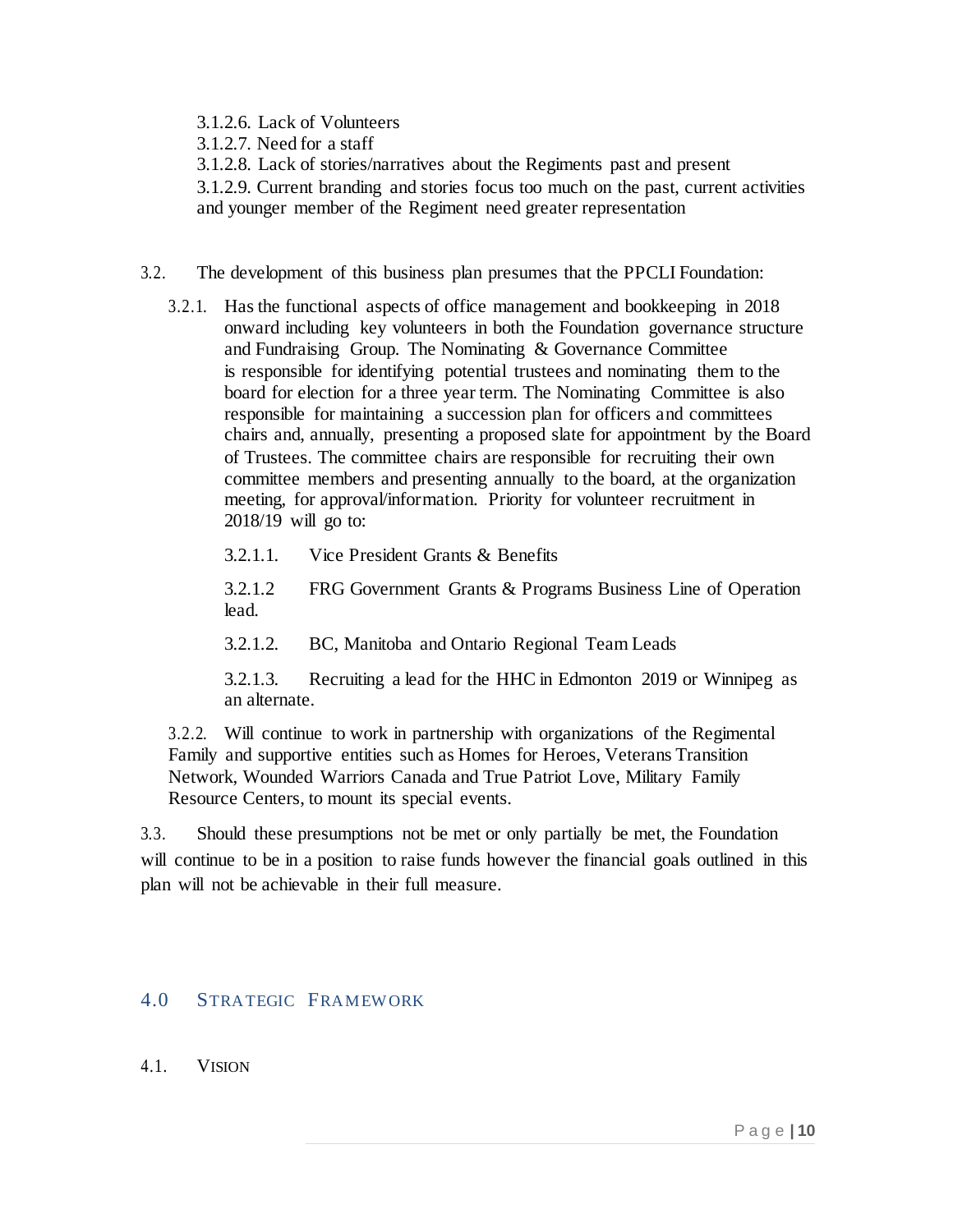A Regiment that is supported by its extended family and recognized by Canadians for excellence and dedication to service.

### 4.2. MISSION

To make a difference in the lives of soldiers, the fallen, the wounded and their families.

### 4.3. VALUES

The values of the Foundation are the qualities that are considered worthwhile and desirable to provide guidance in our decisions and actions. They act as a compass in the pursuit of our Vision, Mission and Objectives. The following updated values provide guidance for the conduct of all aspects of our operations:

4.3.1. **Duty**. The Foundation has an obligation to perform its responsibilities thoroughly and to put the interest of the soldier uppermost in its decisions and action. The Foundation has a duty to govern in accordance with the intent of its Deed of Trust, By-laws and policies, including a duty to communicate with its stakeholders.

4.3.2. **Sacrifice**. As a voluntary organization, the Trustees and other members of the Foundation are prepared to commit their time and efforts to ensure that the sacrifices made by the soldier are recognized in a timely and meaningful manner.

4.3.3. **Ethical**. The Foundation recognizes the need to perform at the highest level of accepted social and professional behavior.

4.3.4. **Respect**. The Foundation's actions will be considerate and thoughtful with full consideration given to the needs of all individuals and groups without prejudice. Our actions will be just, fair and impartial.

4.3.5. **Accountability**. The Foundation will be accountable because it carries out its responsibilities, and conducts its operations in an open and transparent way.

#### 4.4. GOAL

Financially the Foundation has established a goal of having \$1 million in place by end 2020/1 and positioned for a more robust, sustained fundraising capacity thereafter.

#### 4.5. OBJECTIVES

During this planning period, 2018-2022, in addition to working towards the achievement of the financial goal as set out above, the Foundation will continue to:

4.5.1. Assist the families of the fallen, the wounded and injured and their families to ensure that notwithstanding their loss or disability they may enjoy the highest quality of life possible. This includes the very real need for support for mental health services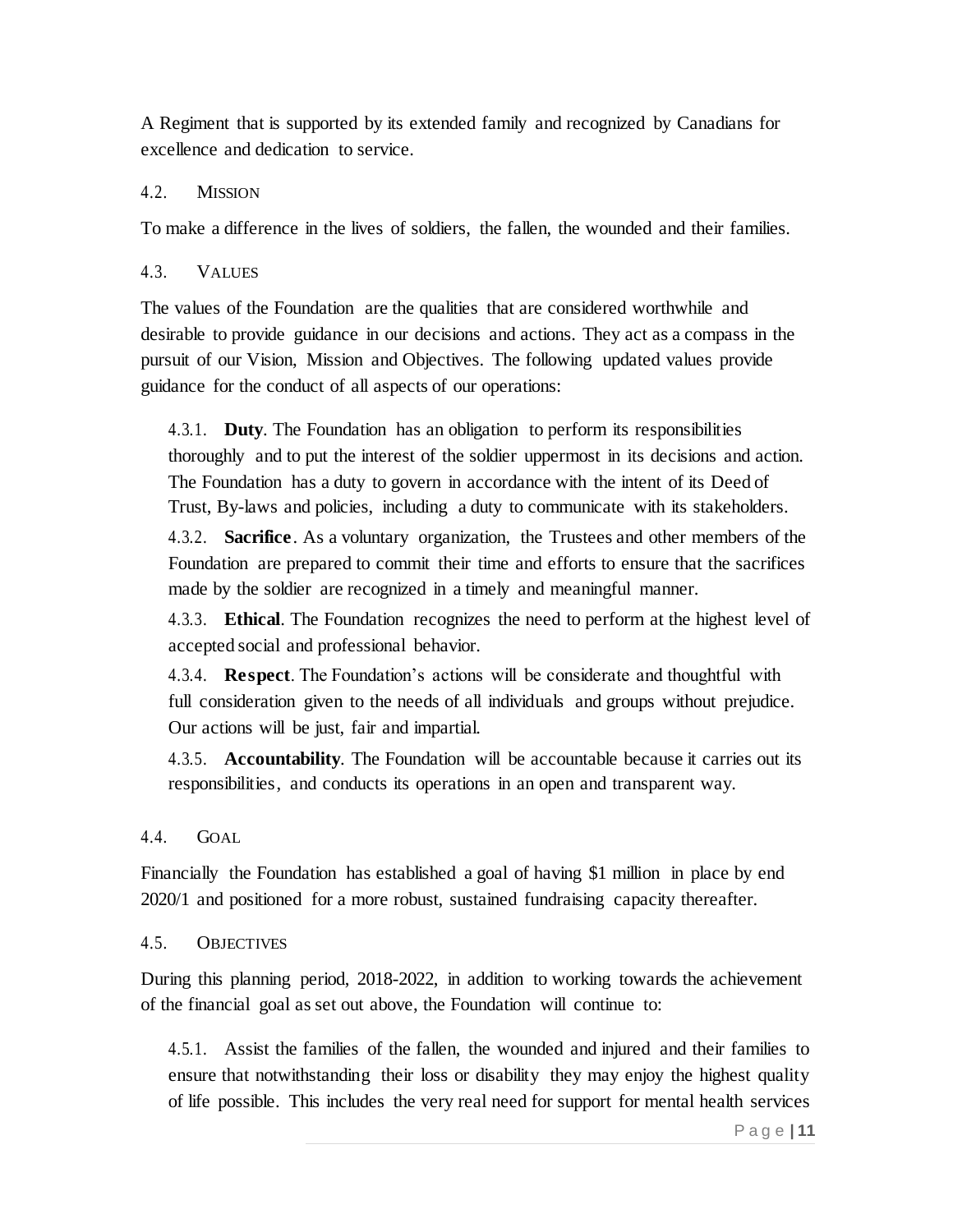amongst our veterans and serving soldiers who are and will be in the future experiencing the affects from PTSD and other mental health issues. We need to reinforce and expand our activities as we are doing now through Reaching the Summit for Mental Health climbs.

4.5.2. Play a supporting role in the commemoration and celebration of the events and battles of First World War up to and including the 100<sup>th</sup> anniversary of the armistice on 11 November 2018

4.5.3. Seek opportunities, on a broader scale, to partner with like-minded organizations and individuals in furtherance of our charitable purposes, such as with military family resource centres, and others.

4.5.4. Through communications with existing members and partners and outreach to new members and partners, build a sustainable membership base for the Foundation.

*4.5.5.* Assist Canadians in understanding the role that the military and its members have played in building Canada, providing for our defense and security*.*

4.5.6. Maintain and enhance policies and procedures for the operation of the Foundation based on best practices for non-profits and charitable entities.

## 5.0 FUNDRAISING OPERATIONS

5.1. This is the main purpose of the Foundation. 2016 saw a reconstitution of the Fundraising Group to create better integration across the Foundation fundraising efforts. Five Business Lines of Operations were created which identify our major sources of revenue. Noteworthy, the old Sponsorship/Partnership and Major Gifts Committee has now been incorporated under Corporate Giving and Events Business Lines of Operations. Additionally, all gift requests to the Foundation will be vetted through the Grants and Benefits Committee. Both the Fundraising Group and or the Regional Teams are to take the lead in developing and managing campaigns to support these five major Fundraising Business Lines of Operations:

5.1.1. Business Lines of Operation:

- 5.1.1.1. Government Grants and Programs
- 5.1.1.2. Planned Giving (For the Soldier Legacy Fund)
- 5.1.1.3. Individual Giving (including Membership)
- 5.1.1.4. Corporate Giving
- 5.1.1.5. Events and Projects
	- 5.1.1.5.1. Personal Legacy Stones Project
	- 5.1.1.5.2 Reaching the Summit Climbs
	- 5.1.1.5.3. Galas
	- 5.1.1.5.4. Heroes Hockey Challenge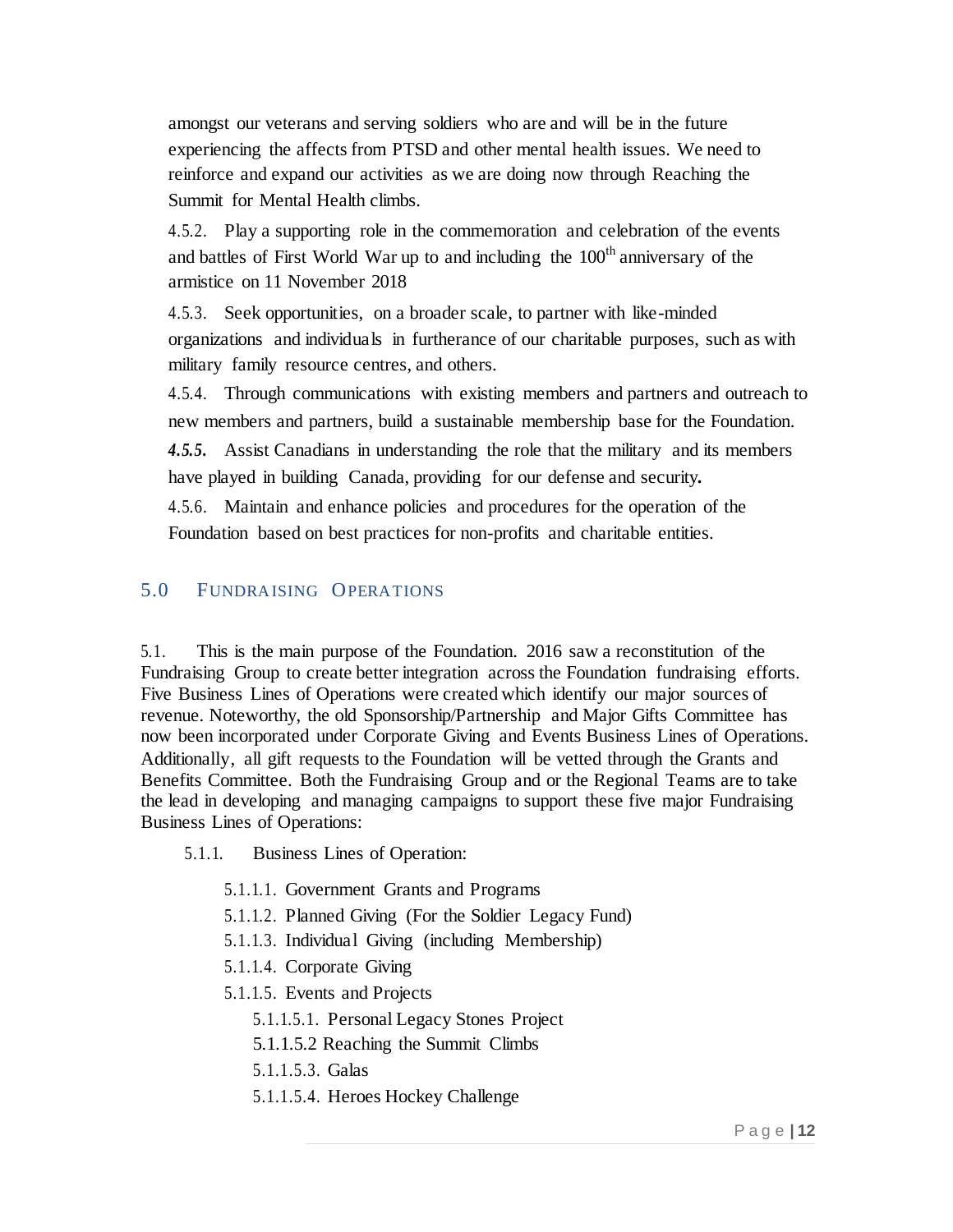5.1.1.5.5. Building a fundraising campaign under Corporate Giving around the theme "Supporting the Homefront" . This will be the major effort for the fundraising group for the course of this Business Plan and are tied directly to our charitable objectives and remain national in approach. They are specifically tied to four themes: Supporting Mental Health which includes working in partnerships with many different organizations (examples are: the Association, Veterans Transition Network, Homes for Heroes, etc) and through specific events such as Reach for the Summit planned for in 2019; Youth Education – both domestically and international opportunities for Canadian Youth; and, PLS - 1918: Campaign is to have corporate Canada buy a stone for each of the originals 1098 soldiers.

5.1.1.5.6. Other Fundraising Projects

5.1.1.6. Casinos (Collaborate effort in support of the independent *Forthe Soldier Institute* and *First In The Field Board*)

#### 5.1.2. Regional Teams:

5.1.2.1. British Colombia

- 5.1.2.2. Edmonton
- 5.1.2.3. Calgary
- 5.1.2.4. Manitoba
- 5.1.2.5. Ontario
- 5.1.2.6. Atlantic

#### 5.2. FUNDRAISING GROUP (FRG) STRUCTURE

The structure of the FRG is intended to execute the Business and Fund Development Plans. Regional teams will develop, sponsor or support regional events such as Heroes Hockey Challenge and Reaching for the Summit climb. In addition, regional teams will support the activities of national project campaigns like the Personal Legacy Stones or those initiated by other regions golf or other activities, where support from outside the region is a critical success factor. For teams collocated with units of the Regiment, the REC will normally identify a liaison officer to work with the Fundraising Group. Regional teams are also expected to maintain links with the Regimental Association in their region. Importantly, regional teams are not set in stone and if opportunities arise to establish additional teams in other parts of the Nation, this can be done quickly and customized to the event. In some cases, where the charitable purposes of the Foundation more closely match the supported charitable purpose, it may be appropriate for the FRG to partner as the source charity for events of activities undertaken by other entities of the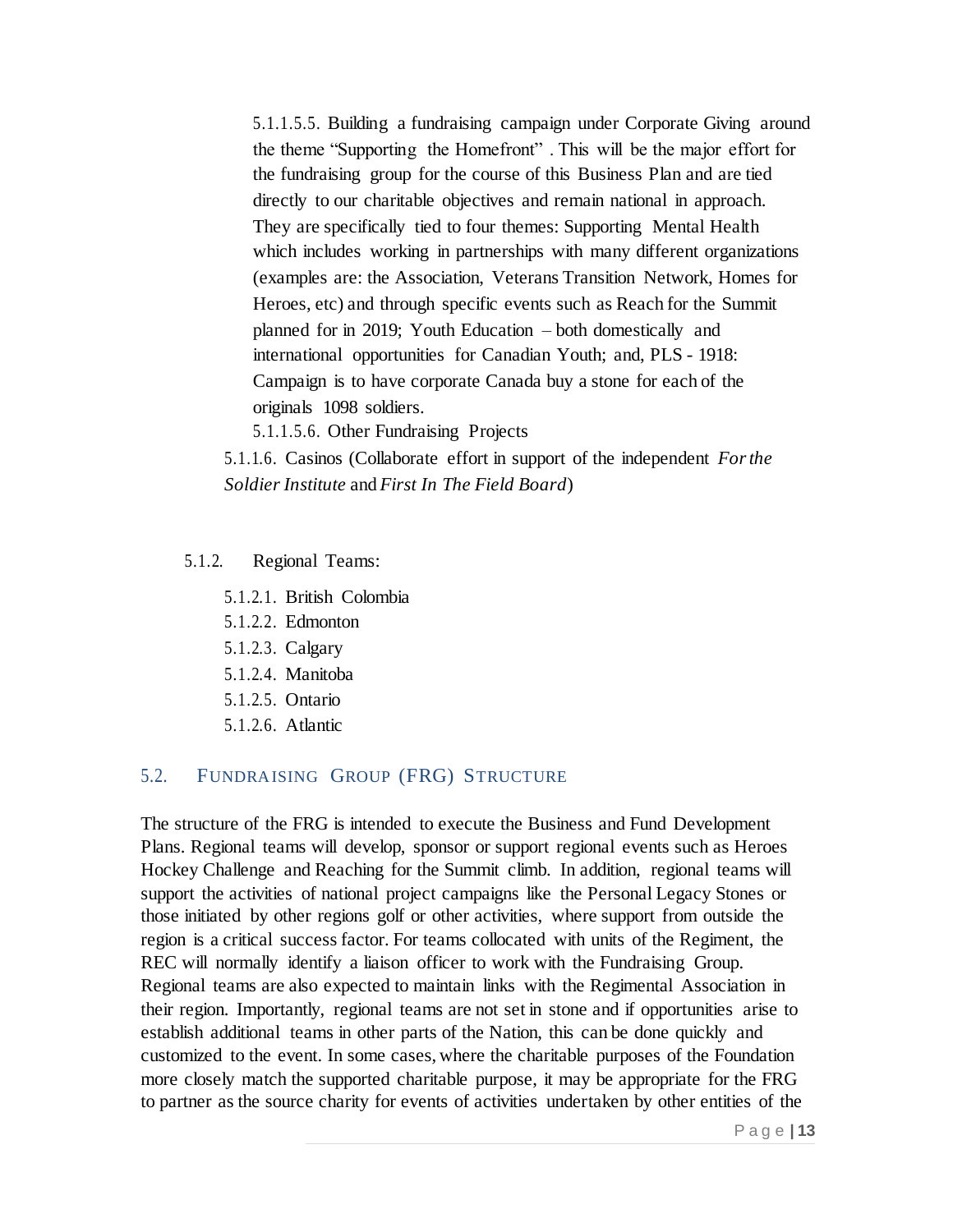

Regimental Family. The Foundation has direct links with the Regimental Executive Committee and the PPCLI Guard through the Trustee Membership. All Foundation meetings and the minutes will be posted on the PPCLI Foundation website. Feedback and comments are always welcome.

#### 5.3. THE REGIMENTAL FAMILY

In 2016 a significant step forward was taken by the Regimental Family strategic council where a Memorandum of Understanding (MOU) was signed by the three elements of the Regimental Family – The Serving Component, the Association and the Foundation. It is critical that the fundraising efforts of the Foundation be the lead and complement rather than compete with the efforts of other regimental entities. In particular, the continued engagement of the PPCLI Association is critical to our success. To that end, the Foundation through the Fundraising Group will support the fundraising activities of Association Branches when appropriate and in keeping with the MOU. The PPCLI Association is a natural participating partner with the FRG and regional fundraising teams for joint fundraising activities. The signed MOU provides the excellent framework to enable the complementary and aligned work to occur.

The Foundation will work collaboratively with the *For The Soldier Institute* and *First In The Field Board* to ensure alignment and complementary goals are agreed to and supported by both organizations as well as fiduciary obligations are met both under the Deeds of Trust for the Foundation and the Alberta's Societies Act for both *For The Soldier Institute* and *First In The Field Board*. The latter Board will be stood up in 2016 with its first Edmonton casino planned for 2019. The intervening two years are meant to demonstrate to Alberta Gaming and Liquor Commission the capacity of the new Board to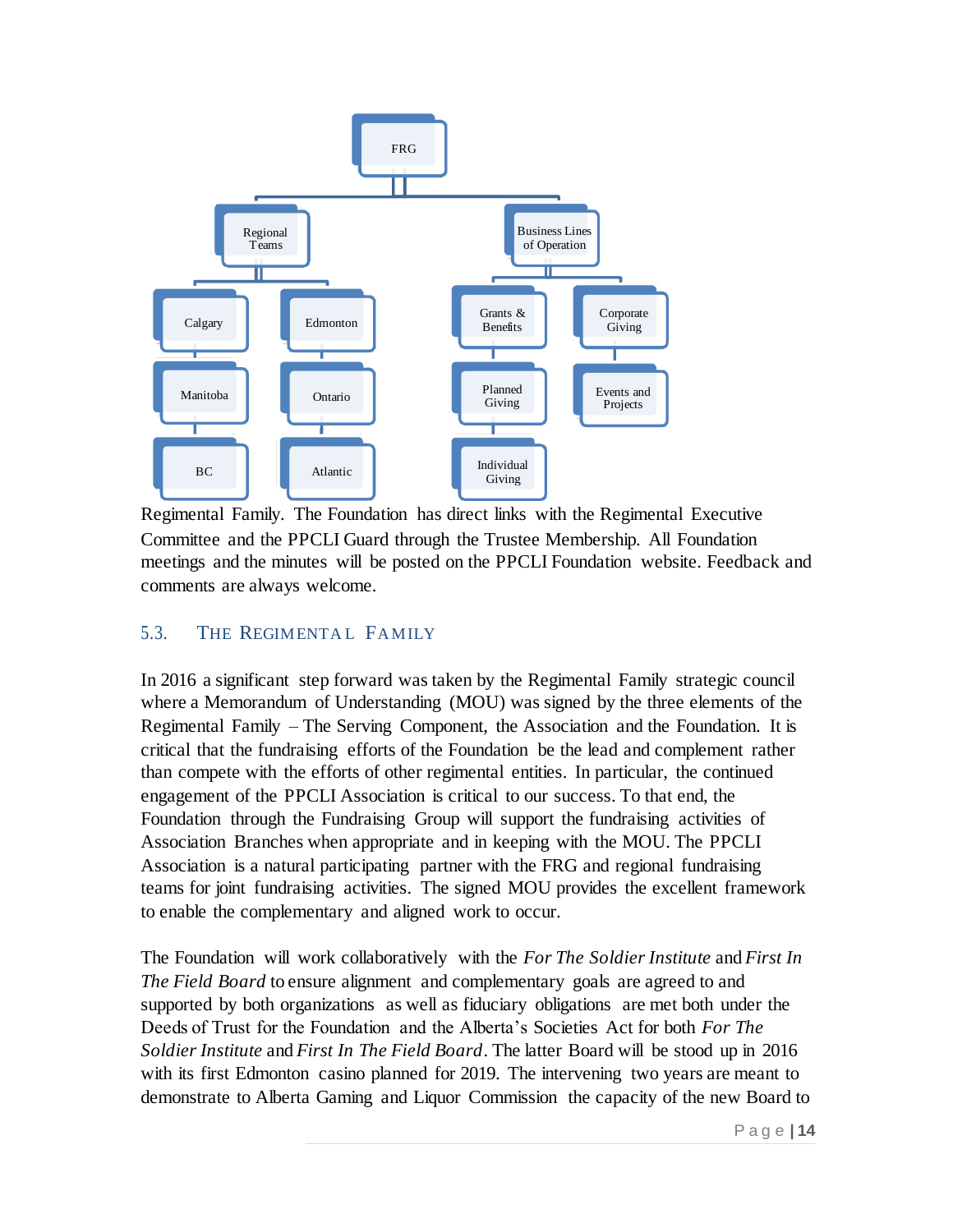fulfill its fiduciary responsibilities of a gaming entity before it will be granted a casino license. This will be accomplished through other gaming events such as 50/50 draws and raffles.

## 5.4. FOUNDATION MEMBERSHIP

Membership campaigns are critical to the maintenance of our pool of volunteers and essential to support our fundraising efforts. This function is managed through the Individual Giving Business of Operation.

## 5.5. FOR THE SOLDIER LEGACY FUND

5.5.1. Originally named the *Centennial Legacy Fund* it was renamed in August 2016 to *For The Soldier Legacy Fund* to better reflect the enduring nature of the Fund. The *For The Soldier Legacy Fund* is managed by the Mawer Investment Management of Calgarymas our Investment Manager through the Planned Giving Business Line of Operation. The Foundation pays a fee to Mawer of .70% of monies invested with them annually. Mawer Investment takes the fee off earnings before they are paid out to the Foundation. The Fund is supported through the Planned Giving Business Line of Operation. Ensuring our membership and other supporter understand how they can support this program through a number of mechanisms such as bequests or life insurance policies is a key component to its success.

5.5.2. The Loewen-Perret Endowment Fund, a component of the Foundation's *For The Soldier Legacy Fund*, was created by the children of John and Ada Loewen, and Charles and Zona Perret. This fund was established in order to pay tribute to their fathers, both of whom served during WWI (one also servedduring WWII). The Fund was made in memory ofJohn Peter Loewen, Charles Edouard Perret and Private Henry Albert Perret.

This fund launched the work of the Foundation to establish it's *For The Soldier Legacy Fund*. The Foundation's Planned Giving program encourages members to leave a legacy for tomorrow's soldiers. A planned gift to the Foundation is invested, in perpetuity, for future generations of veterans, soldiers and their families.

The Trustees intent is to provide 40 cents on every dollar raised to be committed to the *For The Soldier Legacy Fund.*

## 5.6. PARTNERSHIPS AND MAJOR GIFTS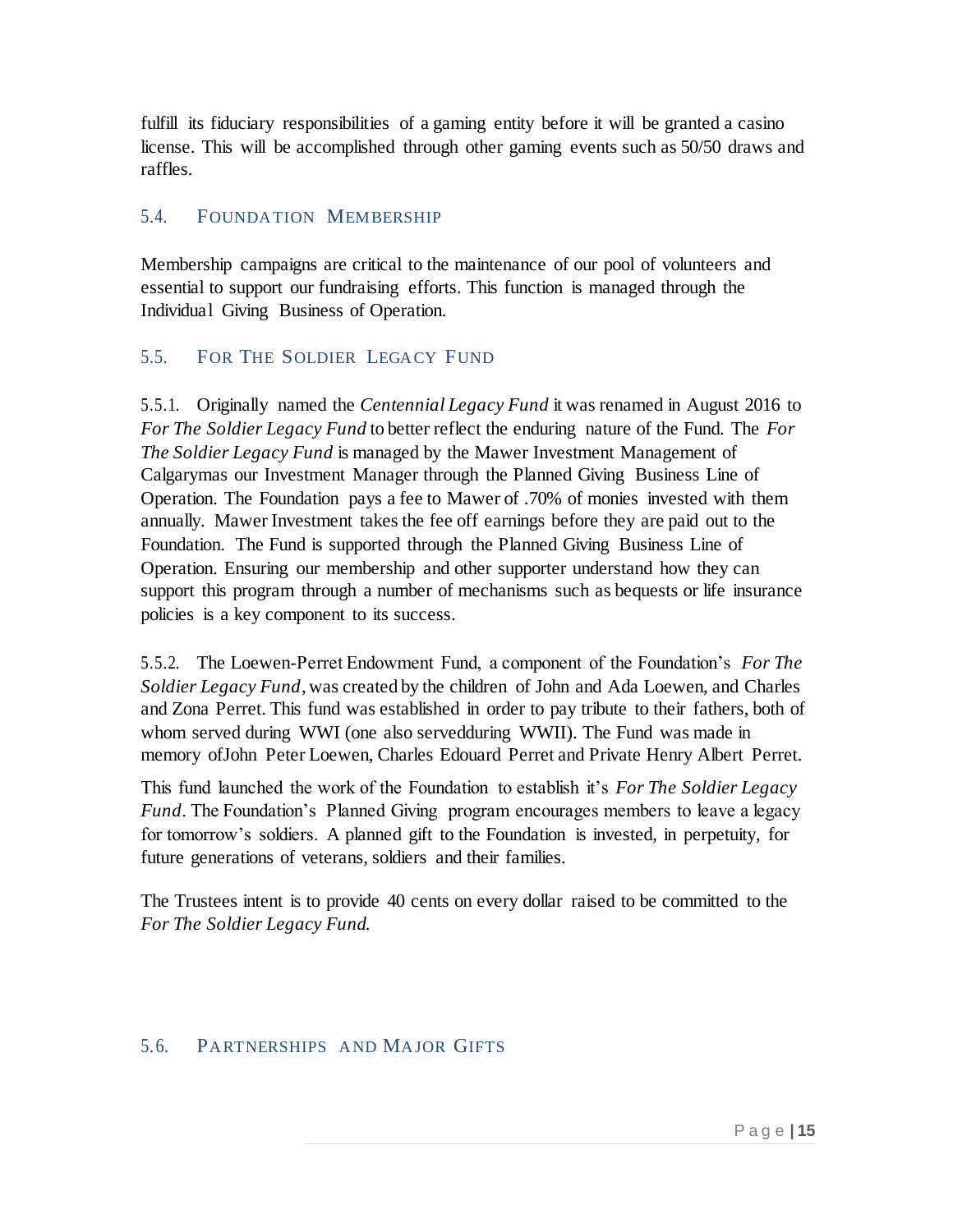Partnerships and Major Gifts are now be coordinated through the leads for the individual Business Lines of Operation in collaboration with the Fundraising Group Chair, as necessary.

#### 5.7. FUNDRAISING PROCESS

Part of the Fund Development Plan was the updating of the Foundation's Case for Support which is available through the Chair of the FRG and other members of the FRG. This document is meant to provide a menu of messaging and testimonials that are meant to aid whomever is planning, organization or supporting a fundraising event in the narrative of why someone or organization would want to donate to the Foundation. This is a living document and can be used in whole or in part by organizers depending their specific need. This document has been distributed through the Foundation and rests with the FRG Chair with assistance from the Executive Director to ensure its currency. Donors need a compelling case for them and for each, it may be different – leaving a legacy through Planned Giving or Personal Legacy Stones, Corporate Giving if the Return on Investment is persuasive enough or it may be tied to a specific event such as Heroes Hockey Challenge. The Case for Support is meant to aid in building the narrative to support any fundraising effort.

The Trustees have approved the framework for fund allocation as follows and will be reflected an update to the Trustee SOPs either in chapter 5 or 7:

- 40% For The Soldier Legacy Fund
- 40% To meet our operational charitable objectives as highlighted in the Section 1.1
- 20% up to for operational & administrative costs

## 5.8. MEASURING SUCCESS – BALANCE SCORE CARD

The Trustees of the Foundation will measure results against the targets and measures contained in the balanced scorecard at Annex E.

#### 5.9. DONOR RECOGNIT ION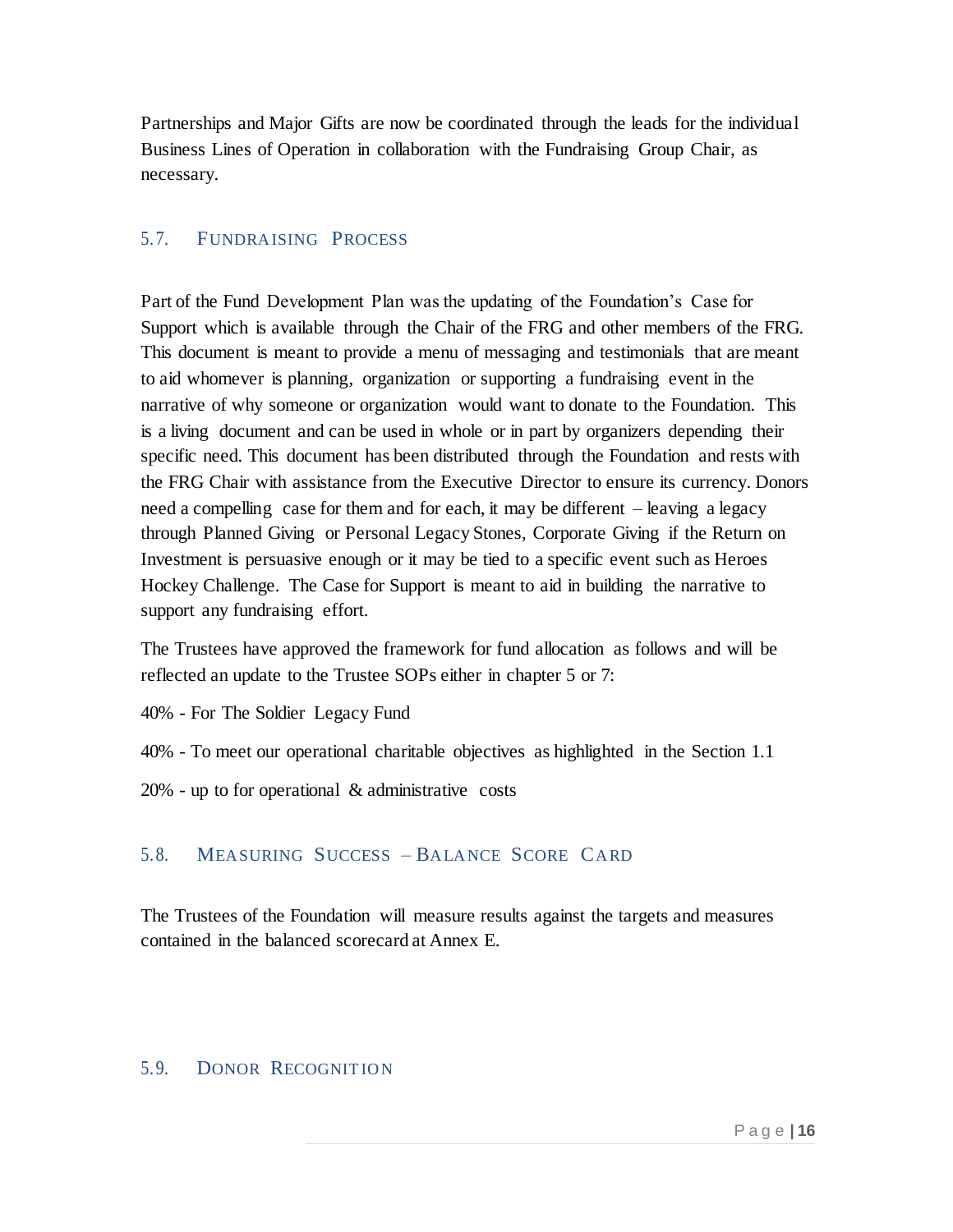5.9.1. The intent is to ensure that any donation is recognized and celebrated. That recognition will take many forms and is driven by the type of donation. Regardless, of the size of donation the underlying principle is there will always be an immediate form of recognition provided upon receipt of a donation/gift. Specifically, the following recognition as a minimum will occur:

5.9.2. All Donations on giving – A general letter of appreciation from the President and thanks highlighting where appropriate where the funds will be used.

5.9.3. Foundation Levels of Recognition as an integral part of the membership campaign will be presented to the Board of Trustees for approval no later than the spring meeting of 2019.

## 6.0 MARKETING, COMMUNICATIONS AND SOCIAL MEDIA

6.1. The PPCLI marketing strategy will focus upon supporting the ongoing programs operated and hosted by the Foundation and reaching the general public with a content marketing plan that includes compelling narratives, images, video and related news and media commentary associated with our mission. Although the target audience is composed of PPCLI veterans, Foundation members, and active soldiers and officers, our marketing efforts will also extend to reach the general public via national, local and social media.

6.2. Planning and resources in 2019 will focus upon the following:

- 6.2.1. Foundation Fundraising Efforts:
	- 6.2.1.1. Personal Legacy Stones Project (Ongoing)
	- 6.2.1.2. Heroes Hockey Challenge 6/89 March 2020 Toronto
	- 6.2.1.3. Homefront Breakfast (Nov/February 2019/2020 Edmonton and other locations)
	- 6.2.1.4. Reaching the Summit 2019 ( Nov 2019)
	- 6.2.1.5. Supporting the Homefront Campaign (Ongoing)
	- 6.2.1.6. Planned Giving

6.2.2. The PPCLI Foundation Website. This is undergoing a major rework and remains an area for improvement both in terms of content and currency. Plan is:

- 6.2.2.1. Produce dedicated pages for prominent events and campaigns.
- 6.2.2.2. Intermittently update information and documentation regarding Fundraising efforts.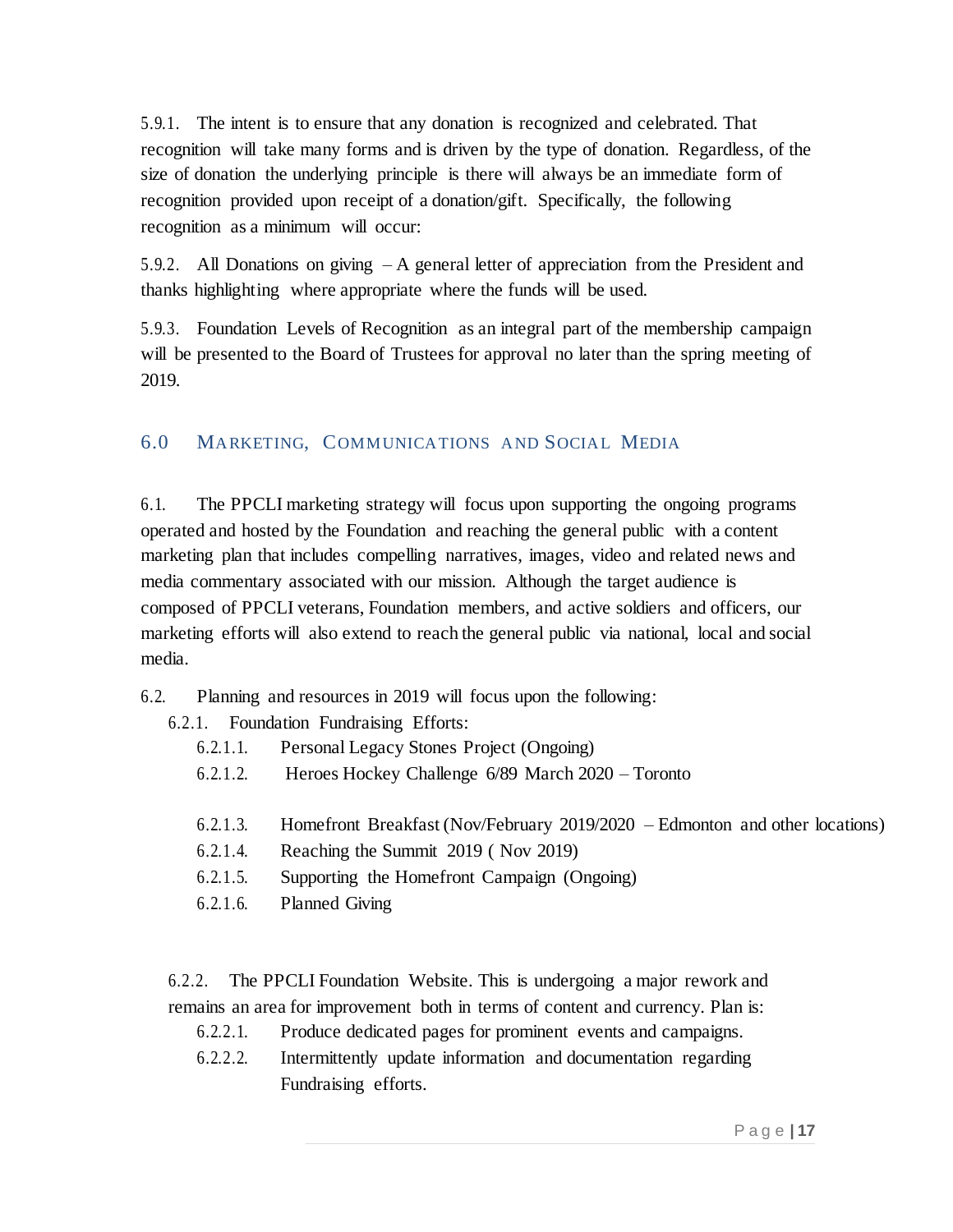- 6.2.2.3. Modify and update the website on an ongoing basis such that photo galleries and individual pictures of veterans, Foundation stakeholders and active soldiers are on display and visible pervasively.
- 6.3.3. Content Marketing:
	- 6.3.3.1. Post content (media story links, images and video) on social media that's relevant events, campaigns and accomplishments of the Foundation and the PPCLI in general.
	- 6.3.3.2. Write Blog posts offering text and photo-based snapshots of event, campaigns and Foundation activities.
	- 6.3.3.3. Public Relations: Secure coverage by Calgary, Edmonton and national media of events, campaigns and Foundation accomplishments.
	- 6.3.3.4 Newsletters, annual and other reports, The Patrician, PPCLI Association and other newsletters and publications.

## 7.0 THE FISCAL PLAN 2018-2022

## 7.1. BUDGET AND FINANCIAL PROJECTIONS

The 2018 Q3 actuals and projections of revenues and expenses for 2019 through 2022 are listed below. Government Grants and Programs may play a major role in funding the operational and administrative needed to deliver on the Business Plan. This Business Line of Operation has the lead.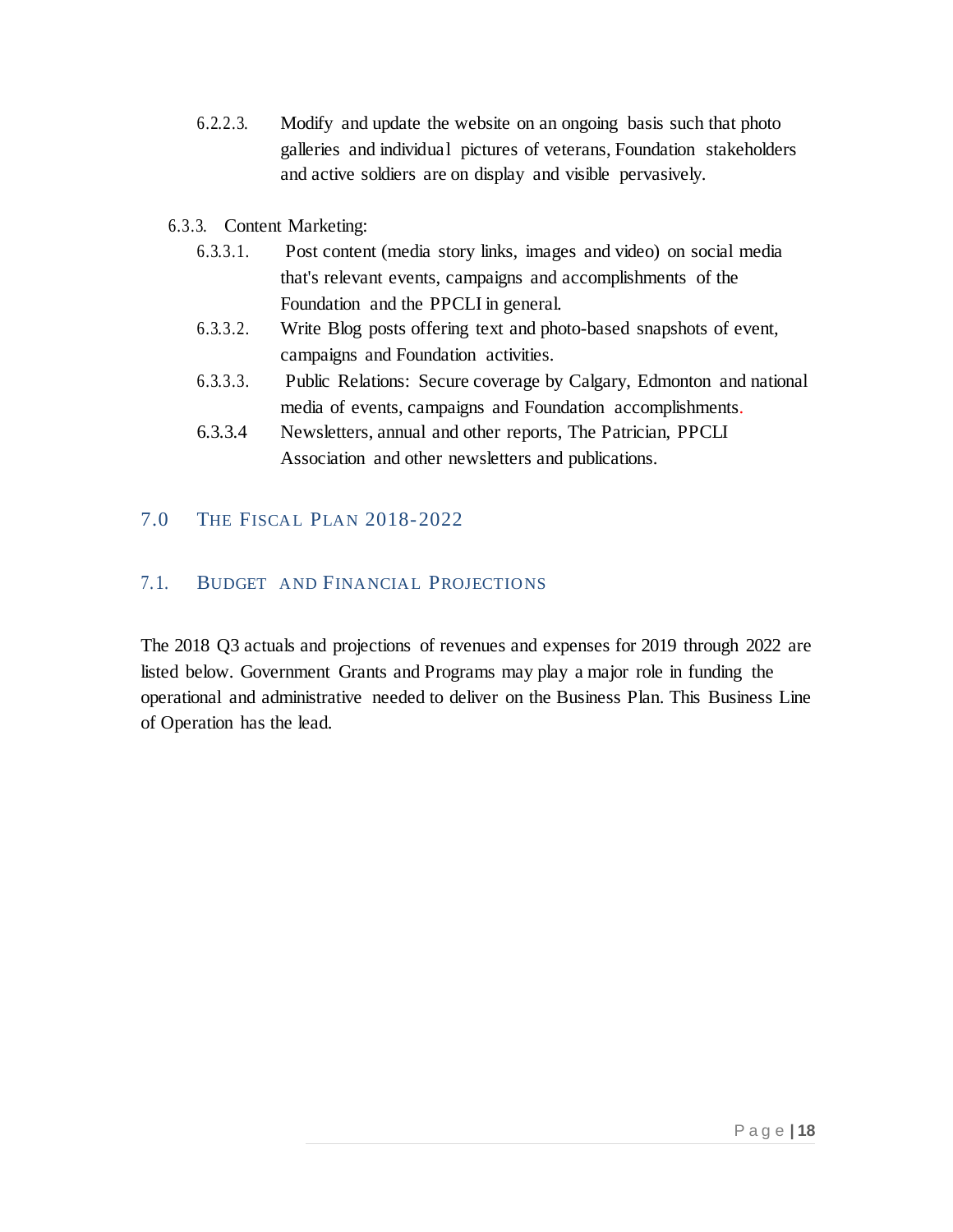The 2019 draft budget (with comparative data) and projections of revenue and expenses for 2019 by Quarter is found at Annex B.

| PPCLI Foundation Budget and Projected Revenue 2018 - 2022 |         |          |               |               |               |               |
|-----------------------------------------------------------|---------|----------|---------------|---------------|---------------|---------------|
|                                                           | 2017    | 2018     | 2019          | 2020          | 2021          | 2022          |
|                                                           | Actual  | Forecast | <b>Budget</b> | <b>Budget</b> | <b>Budget</b> | <b>Budget</b> |
| Revenue                                                   |         |          |               |               |               |               |
| Government Grants and Programs (1                         |         |          | 10,000        | 10,000        | 10,000        | 10,000        |
| Planned Giving (2)                                        |         |          |               |               |               |               |
| For the Soldier Legacy Fund (3)                           |         | 33,000   | 60,000        | 40,000        | 40,000        | 40,000        |
| Individual Giving (4)                                     | 15,491  | 16,277   | 20,000        | 22,500        | 25,000        | 25,000        |
| Corporate Giving (5)                                      | 20,000  |          | 15,000        | 15,000        | 15,000        | 15,000        |
| Events and Programs (6)                                   | 180,679 | 140,314  | 150,000       | 150,000       | 150,000       | 150,000       |
| Investments / Interest                                    | 8,545   | 3,183    | 3,200         | 3,200         | 3,200         | 3,200         |
| Miscellaneous Revenues                                    |         |          |               |               |               |               |
| <b>Total Revenue</b>                                      | 224,715 | 192,774  | 258,200       | 240,700       | 243,200       | 243,200       |
| <b>Expenditures</b>                                       |         |          |               |               |               |               |
| Communication and Public Relations                        |         | 542      | 1,000         | 1,000         | 1,000         | 1,000         |
| <b>Banking and Administrative</b>                         | 1,331   | 1,236    | 2,000         | 2,000         | 2,000         | 2,000         |
| <b>Professional Fees</b>                                  | 7,580   | 84,080   | 96,640        | 102,078       | 107,843       | 116,470       |
| Consulting Fees (7)                                       |         |          | 5,000         | 5,000         | 5,000         | 5,000         |
| Staff and Benefits (8)                                    |         | 800      | 4,800         | 4,800         | 4,800         | 4,800         |
| Supplies and Equipment (9)                                | 5,252   | 2,059    | 2,500         | 2,500         | 2,500         | 2,500         |
| Events and Programs (10)                                  | 78,693  | 106,729  | 42,500        | 42,500        | 42,500        | 42,500        |
| Travel                                                    | 623     |          | 200           | 200           | 200           | 200           |
| Office and Administration                                 | 3,640   | 4,054    | 3,000         | 3,000         | 3,000         | 3,000         |
| <b>Total Expenditures</b>                                 | 97,119  | 199,500  | 157,640       | 163,078       | 168,843       | 177,470       |
|                                                           |         |          |               |               |               |               |
| <b>Excess (Deficiency) of Revenues</b>                    |         |          |               |               |               |               |
| Over Expenditures Before Gifts to                         | 127,596 | (6, 726) | 100,560       | 77,622        | 74,357        | 65,730        |
| <b>Eligible Donees</b>                                    |         |          |               |               |               |               |

\*Notes on Following Page

FUND DEVELOPMENT PLAN GOALS NOTES

1. Government grants and programs include all grants from government and quasigovernment (i.e. Alberta Health) agencies. The projections shown in this plan specifically do not assume successful operating grant applications 2018/19 as the Foundation has been unsuccessful in demonstrating direct funding of activities in lieu of third party. Operating grants are often made to support capacity building (typically in the areas of fundraising, marketing, and communications) for a nonprofit organization. If any grants are successful they will be reflected in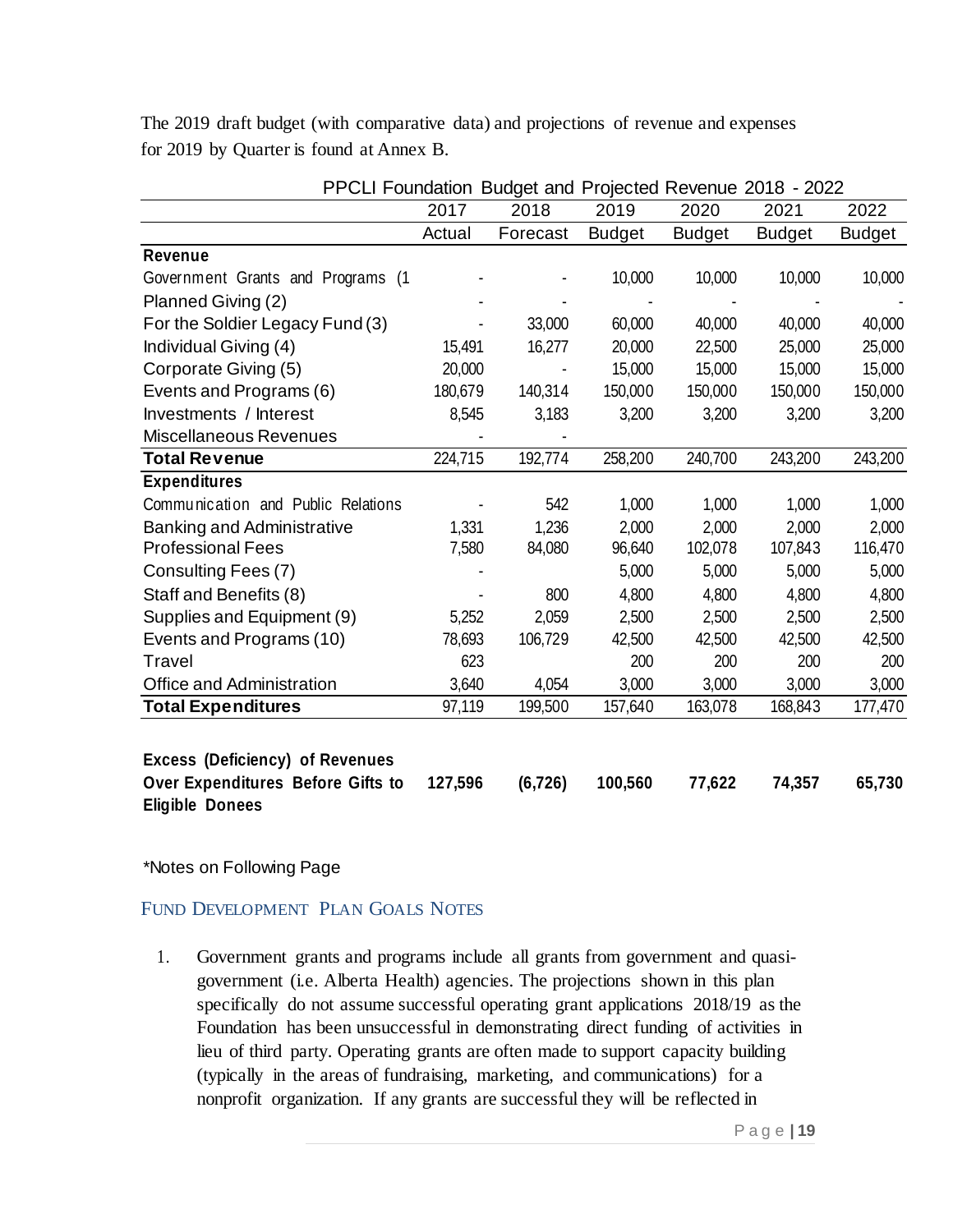quarterly updates. The Government Grants and Program lead is responsible to draft and submit.

- 2. Planned giving includes all funding received through the wills, bequests, gifts of stocks, gifts of insurance, and all other typical planned giving vehicles. Planned giving is a strong future growth area for the Foundation however it is challenging to project with accuracy what the annual goals for this program should be.. Planned Giving is most likely to be restricted giving to the *For The Soldier Legacy Fund (FSLF).* There are no revenues attached to this line item until we are able to better define gifting to the FSLF.
- 3. The *For the Soldier Institute (FSI) and First In The Field Board (FFB)* are separate societies incorporated specifically to conduct an Alberta Gaming and Lottery Commission (AGLC) Casinos and other gaming activities. FSI conducted its second Casino in Q1 2018 with a portion of the proceeds from this Casino granted to the PPCLI Foundation in Q22018. FFB is not likely to see their first Casino before 2019 however, there will be other gaming opportunities in those first 2 years such as 50/50 draws and raffles. Casinos may be conducted every 18 months (the normal time between each Casino by individual Societies as determined by the AGLC) thereafter. The proceeds from a Casino are not fixed however they are typically in the \$70,000 per Casino range. It is anticipated that the FSI and FFB will grant up to \$60,000 per casino of these proceeds to the PPCLI Foundation, primarily to the *For the Soldier Legacy Fund*. The amounts shown in this line item are reflective of the potential contribution amounts for each year from the two societies.
	- 4. Individual Giving includes all gifts by individuals up to \$9,999. Typically, these gifts are in the range of \$20 - \$200 with a small number being above \$1,000. These gifts do not just appear. They are generated through regular giving via membership donations, direct mail requests, and monthly giving from existing donors and Foundation members. They also are to be part of solicitation by social media and Foundation web sites.
- 5. Corporate Giving includes all sponsorships from corporations and all gifts from individuals at \$10,000 and above (excluding planned gifts). These sponsorships and major gifts will be generated from existing and developed relationships and will require significant time and energy from an Executive Director and fundraising volunteers to secure.
- 6. Events include the Heroes Hockey Challenge (HHC), annual events like the 2019 Homefront breakfast, Personal Legacy Stones, and other events such as the Reach for the Summit for Mental Health and Wellness and Paul Kane High School annual gifts. Noteworthy was the FSI donations to other supported charitable objectives continue to fulfill a Foundation commitment. This is not reflected in the expense numbers as it was a direct contribution.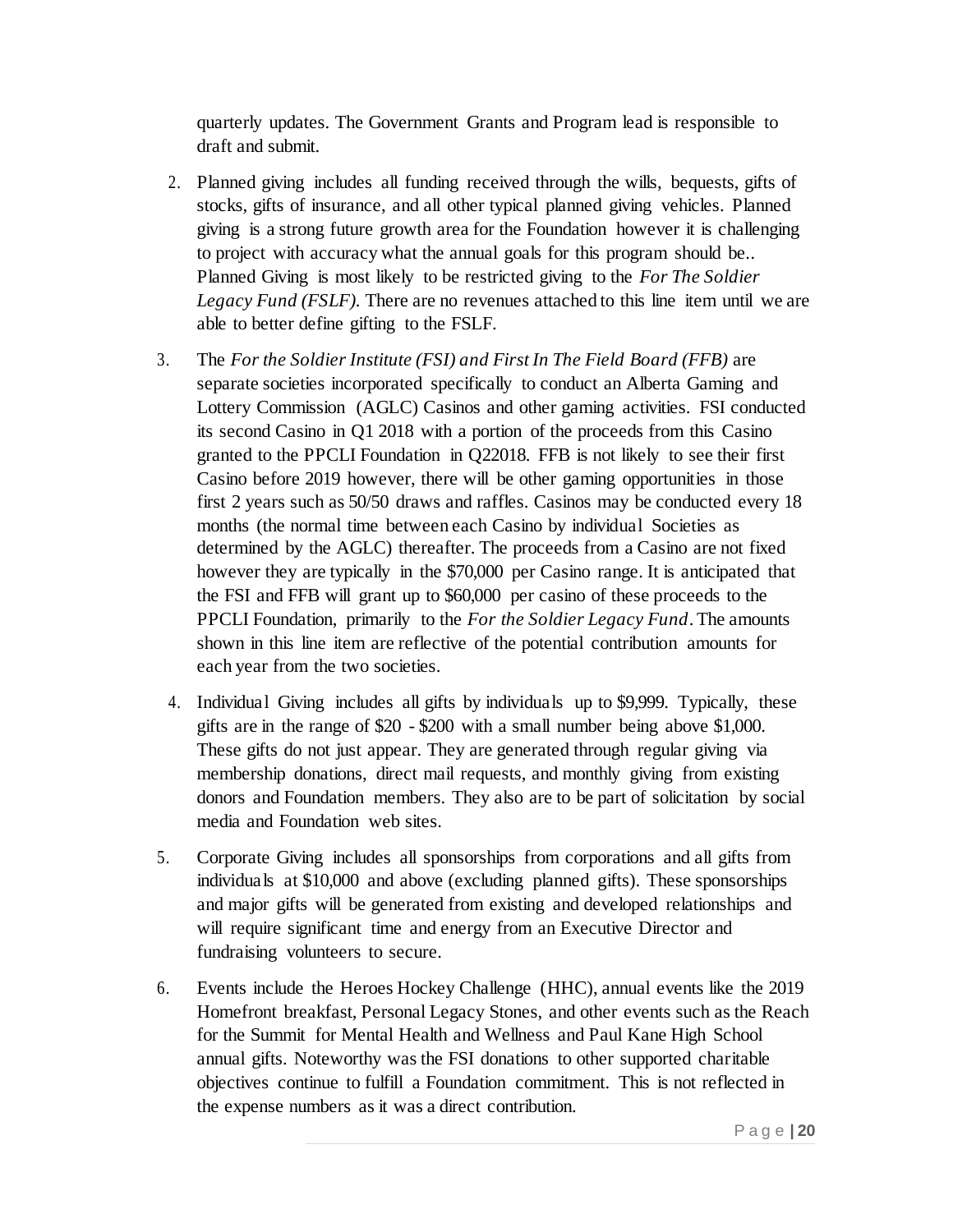|                                     | <b>Event Revenue Projections Summary</b> |                        |                                |                        |                            |                            |  |  |
|-------------------------------------|------------------------------------------|------------------------|--------------------------------|------------------------|----------------------------|----------------------------|--|--|
|                                     | 2017                                     | 2018                   | 2019                           | 2020                   | 2021                       | 2022                       |  |  |
| <b>HHC</b>                          | \$60 <sub>k</sub>                        | \$60k                  | \$60 <sub>k</sub>              | \$60 <sub>k</sub>      | \$60 <sub>k</sub>          | \$60 <sub>k</sub>          |  |  |
| <b>PLS</b>                          | \$30 <sub>k</sub><br>(100)               | \$45k (150)<br>stones) | \$45k (150)<br><b>Stones</b>   | \$45k (150)<br>stones) | \$45k<br>(150)             | \$45k<br>(150)             |  |  |
|                                     | stones)                                  |                        |                                |                        | stones)                    | stones)                    |  |  |
| Other<br>Events                     | \$45k                                    | \$45k                  | \$45k                          | \$45k                  | \$45k                      | \$45k                      |  |  |
| Casino                              | \$10 k<br>(Raffles<br>$-$ Edm $)$        |                        | \$60 <sub>k</sub><br>(Calgary) |                        | \$60 <sub>k</sub><br>(Edm) | \$60 <sub>k</sub><br>(Edm) |  |  |
| <b>Total</b><br><b>Reven</b><br>ues | \$145k                                   | 270k                   | \$210k                         | \$210k                 | \$210k                     | \$210k                     |  |  |

7. The expenses associated with the Executive Director budget line is based on a 1.0 FTE (i.e. full-time) position in 2018. The actual cost of this position is \$88,000. With the change to 1.0 FTE and with cost of living increases, this allocation is subjected to rate increases in 2019 and beyond.

Bookkeeping services have been provided as a gift-in-kind in 2018. The remainder of these costs are comprised of marketing expenses and assurance services.

- 8. Costs related to casual labour include contract-based costs as needed by the Executive Director.
- 9. Expenses associated with supplies and equipment has not been changed from the original projections as they appear to be appropriate to support the staff and activity levels of this plan.
- 10. To successfully undertake the HHC events, the Foundation will need to partner with organizations that can deliver the volunteer resources required. The "cost" these resources will most often be revenue sharing. For the Personal Legacy Stones program, the costs are well-understood to be 50% of the cost of each stone. For the purposes of this plan, the costs of all other, as yet unnamed, events are assumed to fall within the forecasted expenditures for this line item from 2018- 2022. Other Events are not captured below since they are event or project based.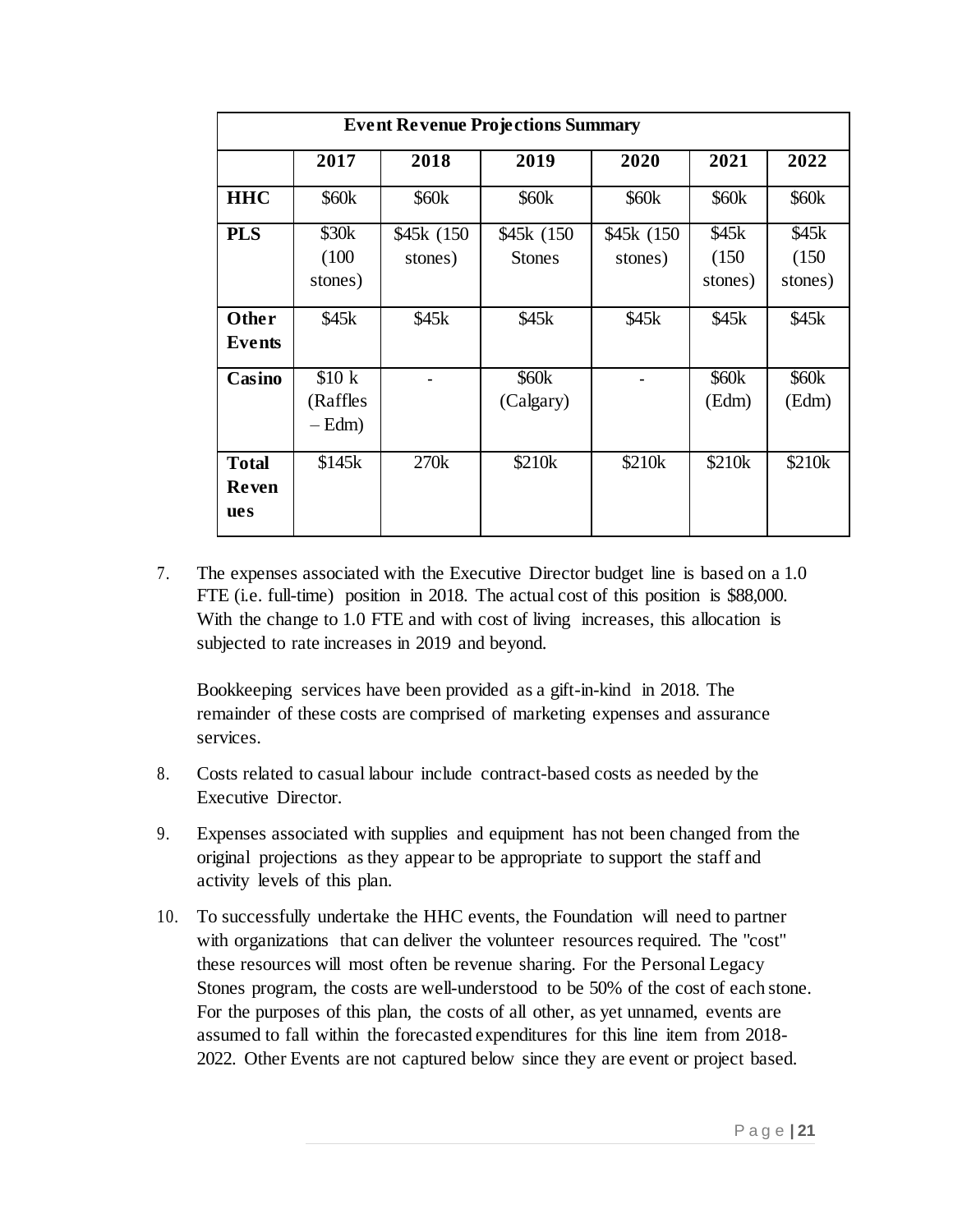|                                 | <b>Event Expense Projections Summary</b> |        |       |         |         |         |  |  |
|---------------------------------|------------------------------------------|--------|-------|---------|---------|---------|--|--|
|                                 | 2017                                     | 2018   | 2019  | 2020    | 2021    | 2022    |  |  |
| <b>HHC</b>                      | \$20k                                    | \$42K  | \$20k | \$20k   | \$20k   | \$20k   |  |  |
| <b>PLS</b>                      | \$15k                                    | \$6.5K | \$12K | \$22.5k | \$22.5k | \$22.5k |  |  |
| Casino                          | \$0                                      | \$0    | \$0   | \$0     | \$0     | \$0     |  |  |
| <b>Total</b><br><b>Expenses</b> | \$35k                                    | 48.5k  | \$32k | \$42.5k | \$42.5k | \$42.5k |  |  |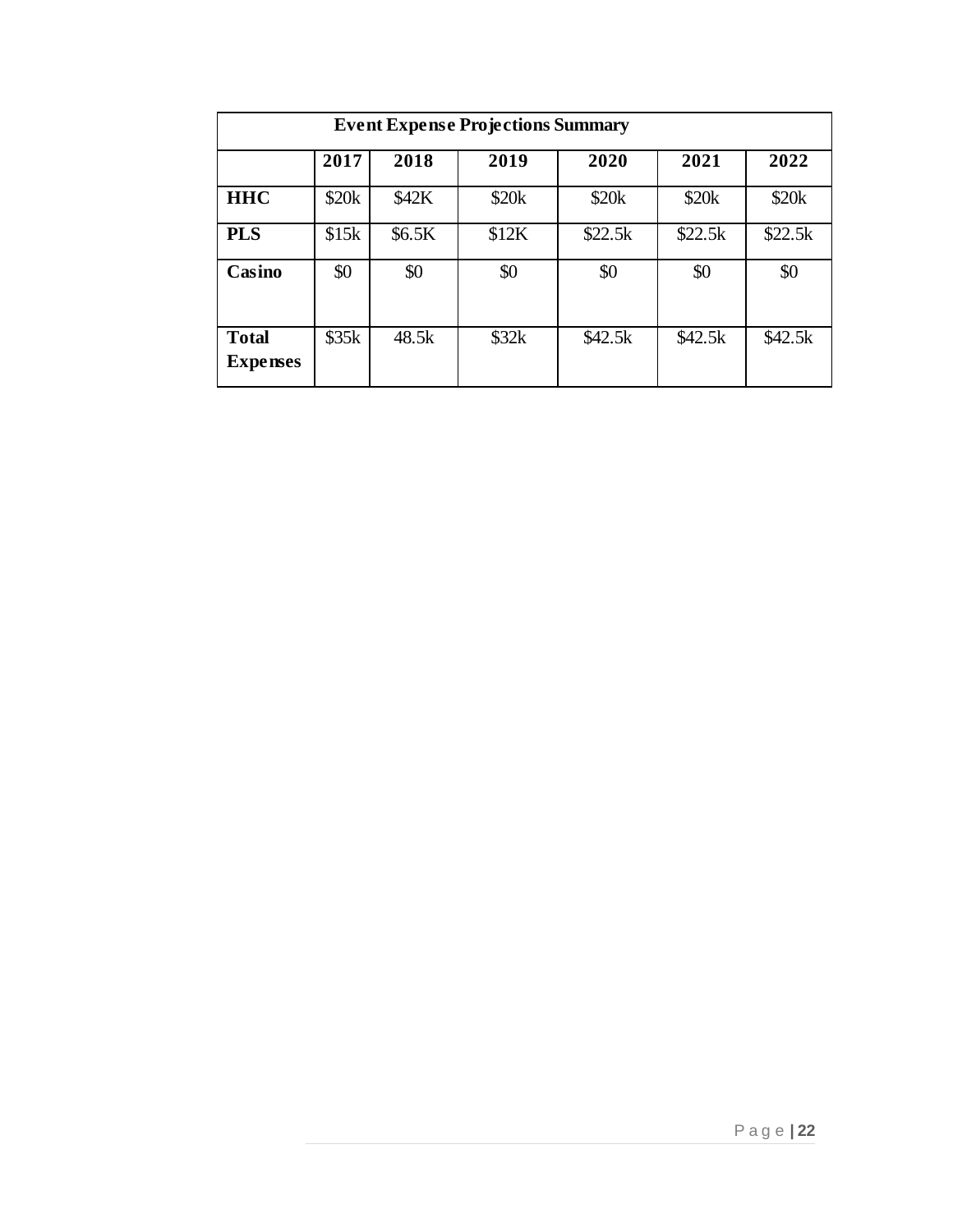# 8.1 ANNEX A –EVENT CALENDAR

| <b>Event</b>                                                                                       | <b>Date</b>            | <b>Location/Comments</b>                                                                                                | <b>Lead</b>                  |
|----------------------------------------------------------------------------------------------------|------------------------|-------------------------------------------------------------------------------------------------------------------------|------------------------------|
| PLS 2018 Orders Due                                                                                | Oct 2018               | Install at Patricia Park will occur before 11 November - Edmonton                                                       | <b>Tim Penney</b>            |
| Grey Cup Gala                                                                                      | Nov 2018               | Edmonton                                                                                                                | <b>Executive Director</b>    |
| Heroes Hockey Challenge 2018                                                                       | 8/9 Dec 2018           | Calgary                                                                                                                 | Nick Ty man/Alex Gault       |
| First in the Field Board Casino (Pending AGLC<br>approv al)                                        | 2019                   | Edmonton                                                                                                                | First In The Field Board     |
| Mme Clarkson's 80th Birthday Celebrations 8-10 Feb 2019                                            |                        | Toronto C-in-C Official portrait to be unveiled. There will be a Gala<br>dinner and a presentation/show on another day. | C-in-C EA                    |
| Inaugural Homefront Breakfast                                                                      | 20 Feb 2019            | Edmonton - Hotel Mac                                                                                                    | Shannon Parson               |
| <b>Association AGM</b>                                                                             | 8 Aug 2019             | Edmonton Centred around French Grey Ball Weekend                                                                        | Association                  |
| <b>Foundation AGM</b>                                                                              | 7 Aug 2019             | Edmonton Centredaround French Grey Ball Weekend                                                                         | <b>Foundation President</b>  |
| French Grey Golf Tournament                                                                        | 9 August 2019          | <b>Edmonton Garrison Memorial Golf Club</b>                                                                             | <b>RHQ</b>                   |
| 105th Better 'Ole and Family Day                                                                   |                        | 9-11 August 2019 Edmonton Garrison                                                                                      | 1 PPCLI                      |
| PPCLI 105th Anniversary Gala (Re-branded<br>French Grey Ball and changing the date this<br>dinner) | 9 August 2019<br>(TBC) | <b>Hotel MacDonald Edmonton</b>                                                                                         | 3 PPCLI                      |
| PLS 2019 Orders Due                                                                                | Mid Sep 2019           | Install at Patricia Park will occur before 11 November - Edmonton                                                       | <b>Tim Penney</b>            |
| Reaching the Summit for Mental Health and<br>Wellness - 2019                                       | Nov 2019               | Canmore Cave                                                                                                            | <b>Christian Stenner</b>     |
| Heroes Hockey Challenge                                                                            | <b>March 2020</b>      | Toronto                                                                                                                 | Mike Day                     |
| For the Soldier Institute Casino                                                                   | Q3/2019                | Calgary                                                                                                                 | For the Soldier<br>Institute |
| Homef ront Breakfast                                                                               | (TBC) Feb 2020         | Edmonton - Hotel Mac                                                                                                    | <b>Shannon Parson</b>        |
| Reaching the Summit for Mental Health and<br>Wellness - 2020                                       | (TBC) June 2020        | Location to be determined                                                                                               | TBC                          |
| <b>Foundation AGM</b>                                                                              | (TBC) June 2020 TBC    |                                                                                                                         | <b>Foundation President</b>  |
| <b>Association AGM</b>                                                                             | (TBC) June 2020   TBC  |                                                                                                                         | Association                  |
| French Grey Ball                                                                                   |                        | End August 2020 Hotel MacDonald, Edmonton                                                                               | <b>RHQ</b>                   |
| PLS 2020 Orders Due                                                                                | Mid Sep 2020           | Install at Patricia Park will occur before 11 November - Edmonton                                                       | <b>Tim Penney</b>            |
| Heroes Hockey Challenge 2020                                                                       | <b>Fall 2021</b>       | Edmonton                                                                                                                | <b>TBC</b>                   |
| First in the Field Board Casino                                                                    | 2020                   | Edmonton                                                                                                                | First in the Field Board     |
| Homef ront Breakfast                                                                               | (TBC) Feb 2020         | Edmonton - Hotel Mac                                                                                                    | Shannon Parson               |
| For the Soldier Institute Casino                                                                   | Q1 2021                | Calgary                                                                                                                 | For the Soldier<br>Institute |
| Reaching the Summit for Mental Health and<br>Wellness - 2021                                       | (TBC) June 2021        | Location to be determined                                                                                               | <b>TBC</b>                   |
| <b>Foundation AGM</b>                                                                              | (TBC) June 2021        | <b>TBC</b>                                                                                                              | <b>Foundation President</b>  |
| <b>Association AGM</b>                                                                             | (TBC) June 2021   TBC  |                                                                                                                         | Association                  |
| French Grey Ball                                                                                   |                        | End August 2021 Hotel MacDonald, Edmonton                                                                               | <b>RHQ</b>                   |
| PLS 2021 Orders Due                                                                                | Mid Sep 2021           | Install at Patricia Park will occur before 11 November - Edmonton                                                       | <b>Tim Penney</b>            |
| Heroes Hockey Challenge 2021                                                                       | <b>Fall 2021</b>       | Winnipeg or Montreal                                                                                                    | <b>TBC</b>                   |
| Homef ront Breakfast                                                                               | (TBC) Feb 2022         | Edmonton - Hotel Mac with other locations                                                                               | Shannon Parson               |
| For the Soldier Institute Casino                                                                   | Q4 2022                | Calgary                                                                                                                 | For the Soldier<br>Institute |
| First in the Field Board Casino                                                                    | 2022                   | Edmonton                                                                                                                | First in the Field Board     |
| Reaching the Summit for Mental Health and<br>Wellness - 2022                                       |                        | (TBC) June 2022 Location to be determined                                                                               | TBC                          |
| <b>Foundation AGM</b>                                                                              | (TBC) June 2022   TBC  |                                                                                                                         | <b>Foundation President</b>  |
| <b>Association AGM</b>                                                                             | (TBC) June 2022 TBC    |                                                                                                                         | Association                  |
| French Grey Ball                                                                                   |                        | End August 2022 Hotel MacDonald, Edmonton                                                                               | <b>RHQ</b>                   |
| PLS 2022 Orders Due                                                                                | Mid Sep 2022           | Install at Patricia Park will occur before 11 November - Edmonton                                                       | <b>Tim Penney</b>            |
| Heroes Hockey Challenge 2022                                                                       | <b>Fall 2022</b>       | Vancouv er or Ottawa                                                                                                    | TBC                          |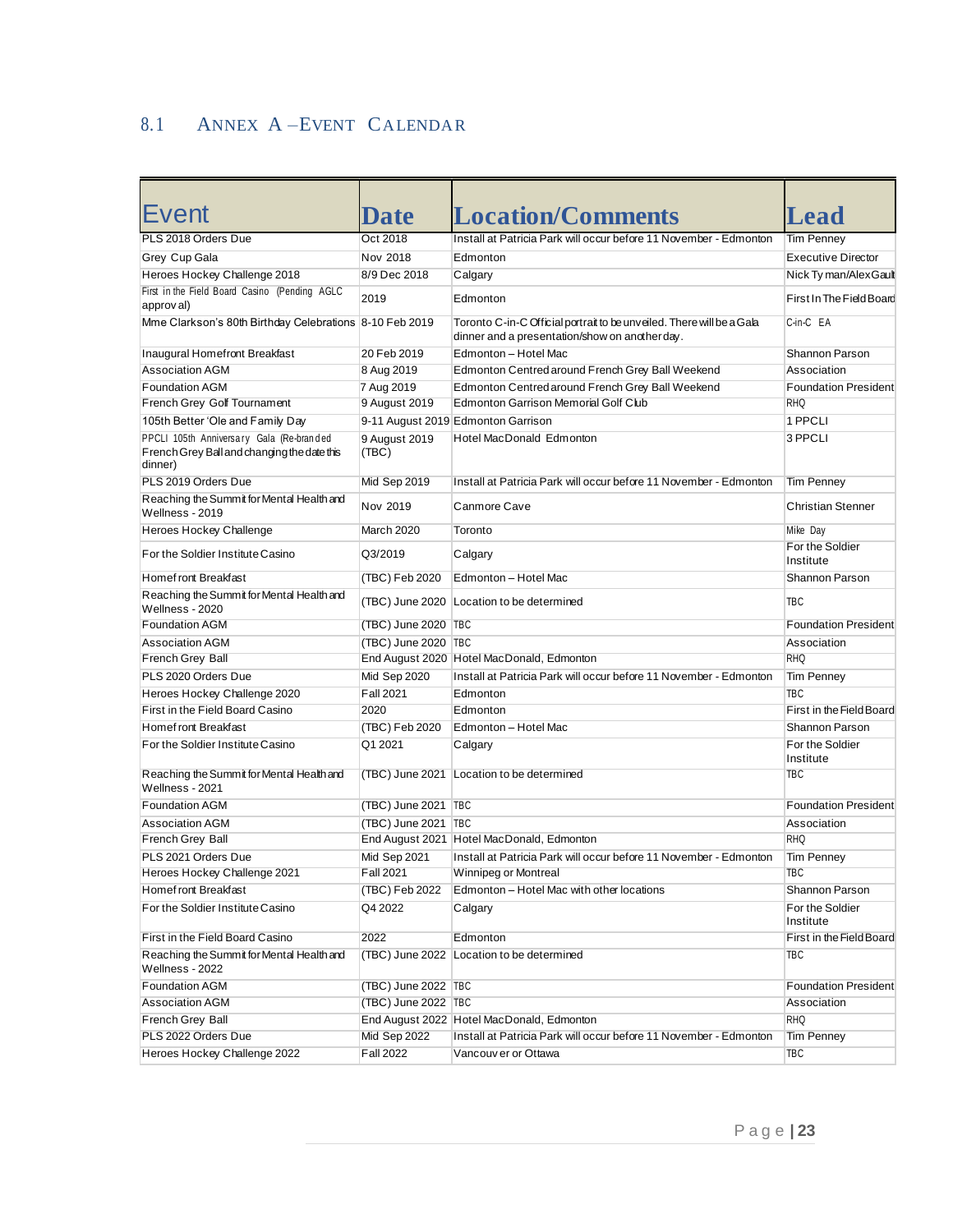| PPCLI Foundation Cash Flow Budget 2019       |                |           |                |                       |                   |
|----------------------------------------------|----------------|-----------|----------------|-----------------------|-------------------|
|                                              | Q <sub>1</sub> | Q2        | Q <sub>3</sub> | Q4                    | Total             |
| Revenue                                      |                |           |                |                       |                   |
|                                              |                |           |                |                       |                   |
| Government Grants and Program s(1)           |                | 10,000    |                |                       | 10,000            |
| <b>Planned Giving</b>                        |                |           |                |                       |                   |
| For the Solider Legacy Fund                  |                |           | 60,000         |                       | 60,000            |
| <b>Individual Giving</b>                     | 5,000          | 5,000     | 5,000          | 5,000                 | 20,000            |
| <b>Corporate Giving</b>                      | 3,750          | 3,750     | 3,750          | 3,750                 | 15,000            |
| <b>Events and Programs</b>                   | 25,000         | 20,000    | 45,000         | 60,000                | 150,000           |
| Investments / Interest                       | 800            | 800       | 800            | 800                   | 3,200             |
| Miscellaneous Revenue                        |                |           |                |                       |                   |
| <b>Total Revenue</b>                         | 34,550         | 39,550    | 114,550        | 69,550                | 258,200           |
| <b>Expenditures</b>                          |                |           |                |                       |                   |
| <b>Communications and Public Relations</b>   | (250)          | (250)     | (250)          | (250)                 | (1,000)           |
| <b>Banking and Administrative</b>            | (500)          | (500)     | (500)          | (500)                 | (2,000)           |
| <b>Professional Fees</b>                     | (24, 160)      | (24, 160) | (24, 160)      | (24, 160)             | 96,640            |
| <b>Consulting Fees</b>                       |                | (5,000)   |                |                       | 5,000             |
| <b>Staff and Benefits</b>                    | (1,200)        | (1,200)   | (1,200)        | $(1,200)$ .           | 4,800             |
| <b>Supplies and Equipment</b>                | (625)          | (625)     | (625)          | (625)                 | 2,500             |
| <b>Events and Programs</b>                   | (10,500)       | 0         | (12,000)       | $(20,000)$ $(42,500)$ |                   |
| Travel                                       | (50)           | (50)      | (50)           | $(50)$ .              | 200               |
| Miscellaneous Expenditures                   | (750)          | (750)     | (750)          | (750)                 | 3,000             |
| <b>Total Expenditures</b>                    | (37,785)       | (32, 285) | (39, 285)      |                       | (47,285)(156,640) |
| <b>Excess (Deficiency) of Revenues over</b>  |                |           |                |                       |                   |
| <b>Expenditures Before Gifts to Eligible</b> | (3,235)        | 7,265     | 75,265         | 22,265                | 101,560           |
| <b>Donees</b>                                |                |           |                |                       |                   |

## 8.2 ANNEX B - 2019 DRAFT BUDGET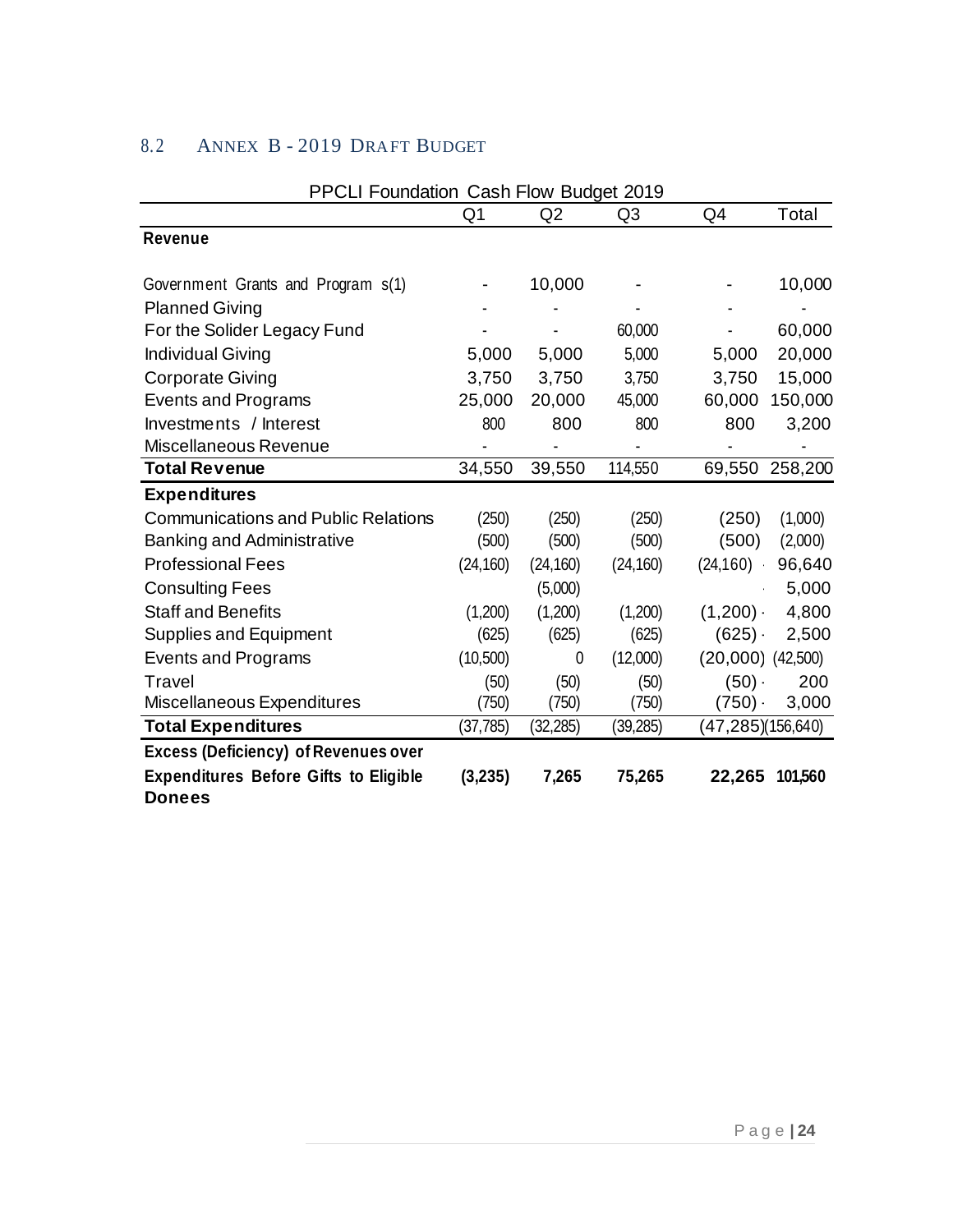## 8.3 ANNEX C-CHARITABLE PURPOSES AND ACTIVITIES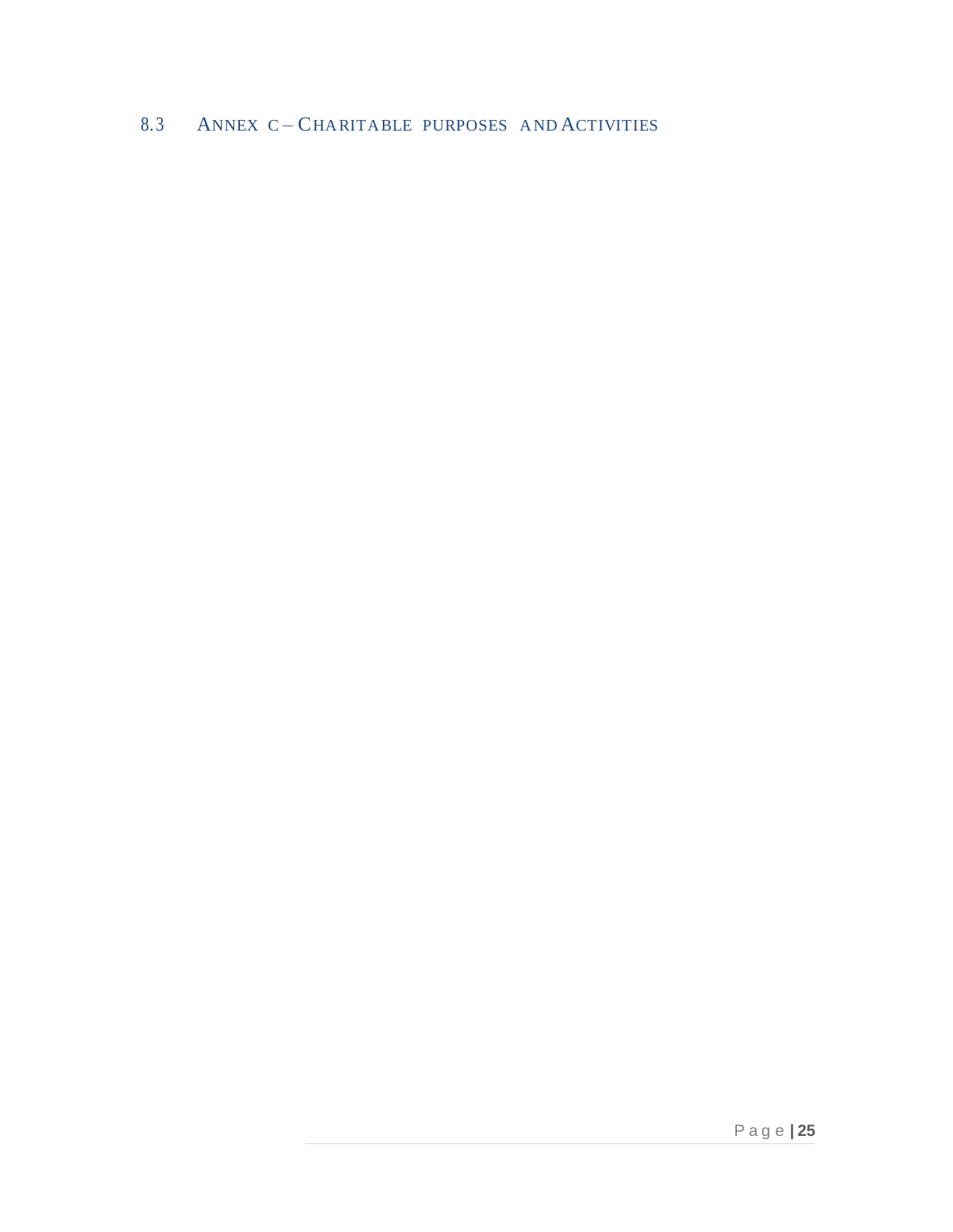| <b>Charitable Purposes</b>                                                                                                                                                | <b>Charitable Activities</b>                                                                                                                                                                                                                                                                                                                                                                                                                                                                                                                                                                                                                                                                                                                                                                                                                                                                                                                                                                                                                                                                                                                                                                                                                                                                                                                                                                                                                                                                                                                                                                                                                                                                                                                                                                                                                                                                                                                                                                                                |
|---------------------------------------------------------------------------------------------------------------------------------------------------------------------------|-----------------------------------------------------------------------------------------------------------------------------------------------------------------------------------------------------------------------------------------------------------------------------------------------------------------------------------------------------------------------------------------------------------------------------------------------------------------------------------------------------------------------------------------------------------------------------------------------------------------------------------------------------------------------------------------------------------------------------------------------------------------------------------------------------------------------------------------------------------------------------------------------------------------------------------------------------------------------------------------------------------------------------------------------------------------------------------------------------------------------------------------------------------------------------------------------------------------------------------------------------------------------------------------------------------------------------------------------------------------------------------------------------------------------------------------------------------------------------------------------------------------------------------------------------------------------------------------------------------------------------------------------------------------------------------------------------------------------------------------------------------------------------------------------------------------------------------------------------------------------------------------------------------------------------------------------------------------------------------------------------------------------------|
| 1.<br>To fund and carry out activities and<br>programs to support and care for Canadian<br>military service personnel and former<br>military service personnel in need.   | To set up and maintain a fund to provide financial assistance to service personnel and former<br>service personnel and their families where other agencies are unable to do so. The fund will be<br>administered with support from other agencies, such as the Canadian Forces Military Family<br>Resources Centres, Military Families Fund, the Legion, Homes for Heroes and other veteran's<br>care organizations that are registered charities. The criteria to receive aid will be that there is a<br>real and immediate need for financial assistance by a veteran or service person and that need<br>cannot be met by another agency in a timely or adequate manner. Such initiatives include<br>helping families quickly reunite in times of illness, injury and death, accessing rehabilitation,<br>supporting the needs of the children of our soldiers and sailors. The funding complements, but<br>does not replace, existing public and non-public programs.<br>To provide for the welfare of troops engaged in operations through the provision of amenities<br>not provided through the Canadian Forces.                                                                                                                                                                                                                                                                                                                                                                                                                                                                                                                                                                                                                                                                                                                                                                                                                                                                                                      |
| 2.<br>To promote the efficiency of the armed<br>forces of the Crown.                                                                                                      | To commemorate and celebrate the PPCLI Regiment by the conduct of events and activities that<br>both reinforce the strength and commitment of the Regiment and inform Canadians about the<br>services the Regiment has provided to Canada and Canadians. These commemorations and<br>celebrations will include events and activities such as the commemorations of conflicts, battles<br>and similar military events in which the Regiment was involved and which are of value to<br>Canada's history and heritage; meetings of veterans designed to strengthen the bonds of the<br>Regiment and reinforce the support current members have from their predecessors;<br>commemorations at the sites of significant events in the history of the Regiment that serve to<br>bring nations together and give Canada and Canadians pride in the achievements of its armed<br>forces and of the Regiment; services of remembrance for the fallen. Specifically in 2018 through<br>2022 period, there will be anumber of 100 <sup>th</sup> First World War anniversary commemoration<br>events such as the last 100 days of the war, Armistice and the Afghan Conflict. The calendar of<br>events at Annex A to this Business Plan details the ones that will be the Foundation's major<br>efforts through the coming years.<br>To acquire, manage, protect, catalogue, and display where possible, all artifacts and other items<br>that reflect the history and services of the Regiment.<br>To provide and maintain ceremonial uniforms and equipment not provided by the Canadian<br>Forces but required for Regimental purposes.<br>To provide scholarships at Canadian Universities that focus on the teaching of and research into<br>the role of the military in Canadian history and development (gifts to qualified donees).<br>To support visits of the Colonel-in-Chief of the Regiment; to promote the morale and well-being<br>of the armed forces and promote public admiration and goodwill towards the Regiment. |
| 3.<br>To fund and carry out activities and<br>programs to establish and preserve<br>monuments relating to military service by<br>Canadian soldiers and service personnel. | Maintain and preserve a memorial commemorating the founding of the PPCLI Regiment in<br>Lansdowne Park in Ottawa.<br>Maintain and preserve a statute of Andrew Hamilton Gault, the founder of the PPCLI, located in<br>Constitution Square in Ottawa and The Military Museums in Calgary.<br>Maintain, renovate and preserve Hamilton Gault Memorial Park located at Canadian Forces<br><b>Base Edmonton.</b><br>Maintain, restore and preserve a Memorial to the PPCLI Regiment at the site of the battle of<br>Frezenberg in Belgium.<br>Maintain and promote the memorials described above and others that may be relevant to the<br>Regiment.<br>Support through partnerships the preservation of significant Canadian Armed Forces history<br>through project such as the RAMP Ceremony documentary.                                                                                                                                                                                                                                                                                                                                                                                                                                                                                                                                                                                                                                                                                                                                                                                                                                                                                                                                                                                                                                                                                                                                                                                                                   |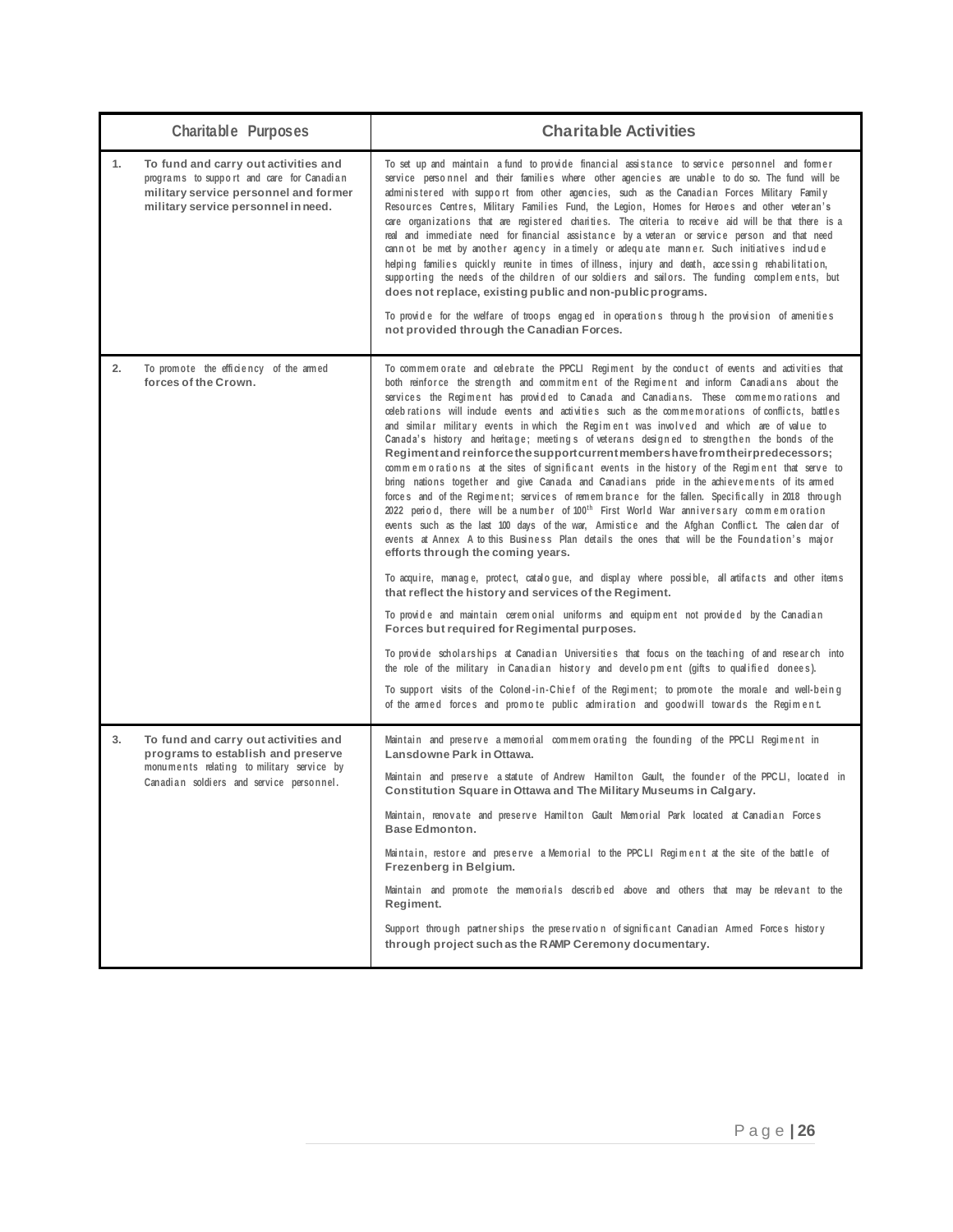|    | <b>Charitable Purposes</b>         | <b>Charitable Activities</b>                                                                                                                                                                                                                                                                                                                                                                                                                                                                                                                                                                                                                                                                                        |
|----|------------------------------------|---------------------------------------------------------------------------------------------------------------------------------------------------------------------------------------------------------------------------------------------------------------------------------------------------------------------------------------------------------------------------------------------------------------------------------------------------------------------------------------------------------------------------------------------------------------------------------------------------------------------------------------------------------------------------------------------------------------------|
| 4. | To make gifts to qualified donees. | All gifts would be made to qualified donees including:<br>Princess Patricia's Canadian Light Infantry Regimental Fund, including the PPCLI Regimental<br>Museum and Archives<br><b>Hamilton Gault Memorial Fund</b><br>٠<br>Army cadet and other qualified youth and leadership development organizations<br>٠<br>Canadian universities, to provide scholarships<br>٠<br>Military family resource centres<br>٠<br>Those that conduct medical research related to mental health matters for soldiers and<br>veterans. Such as operational stress injury and post-traumatic stress disorder<br>Other qualified donees whose goals contribute to the charitable purposes of the PPCLI<br>٠<br><b>Foundation Trust.</b> |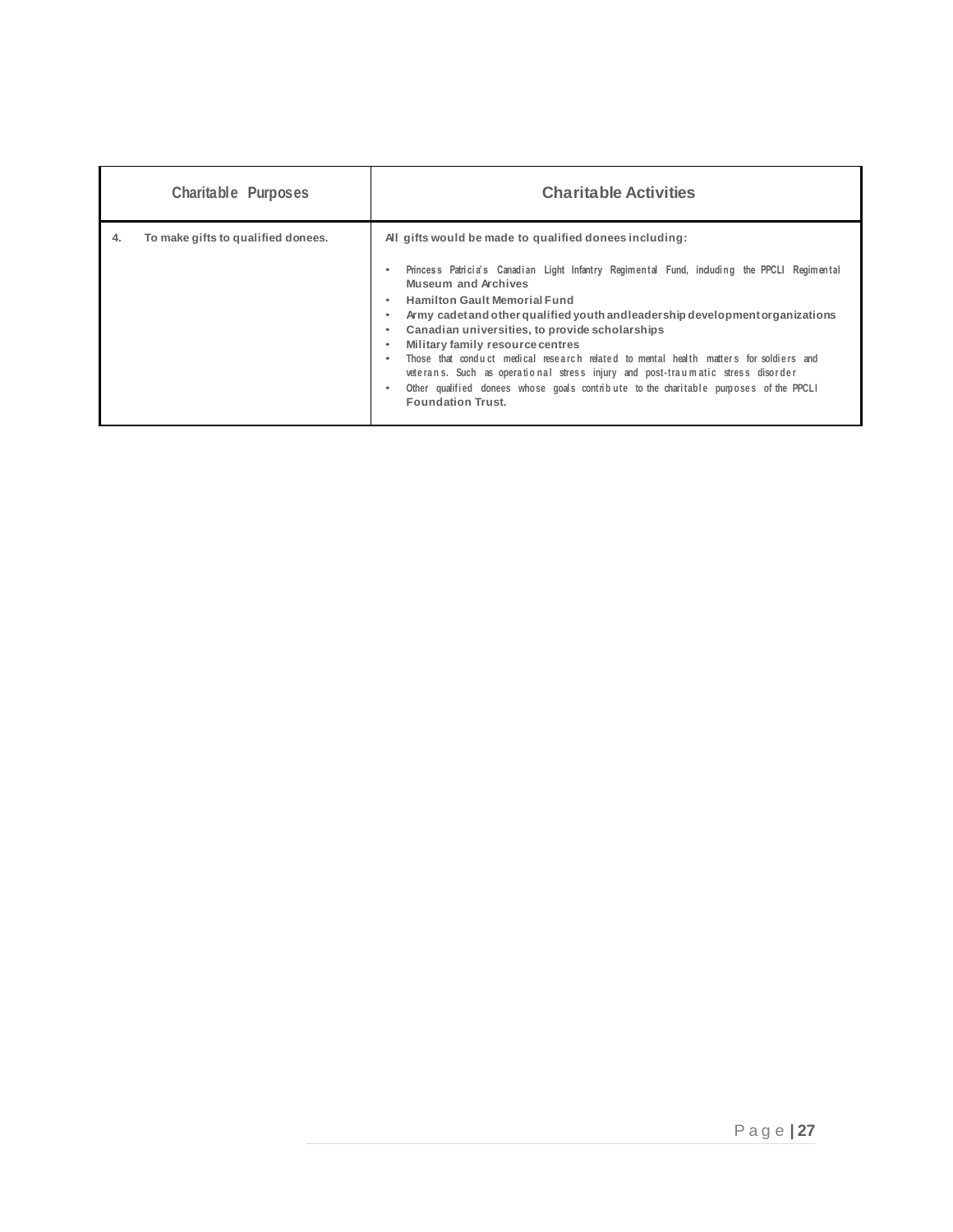#### 8.4 ANNEX D – PPCLI FOUNDATION STRUCTURE

The structure for the Foundation is best seen in the context of the structure of Princess Patricia's Canadian Light Infantry and its three charitable arms. The serving component of the Regiment consists of a Regimental Headquarters and three battalions based in Edmonton (1st Battalion, 3rd Battalion and 4th Battalion (a reserve battalion, the Loyal Edmonton Regiment), and the 2nd Battalion based at Base Shilo, Manitoba. Several hundred serving members are also based at Camp Wainwright, Alberta, where soldiers of the Regiment receive individual basic and advanced training. Serving members make contributions totaling about \$190,000 annually to the PPCLI Regimental Fund (Charitable Registration 119103844RR001). These contributions are used to support nongovernment funded activities (or not fully funded) such as the publication of a regimental journal and newsletters, support to benevolent funds for soldiers, families of the fallen and other families, and support to the operation of the PPCLI Museum and Archives, located at The Military Museums in Calgary.

The members of the Regiment (for the most part retired) have created an Association with branches in twelve communities across Canada. The Association serves social and fraternal needs of its members and their families. The Association operates the Hamilton Gault Memorial Fund (a legacy left to the Regiment by its founder Andrew Hamilton Gault). The HGMF (Charitable Registration 888786647RR0001) operates principally to provide bursaries to soldiers and family members, to support youth education through cadets, and to support the operation of the PPCLI Museum and Archives. The Calgary Branch of the Association supports the operation of an Alberta Gaming and Liquor Commission sanctioned casino, which over more than 20 years has provided substantial support to the PPCLI Museum and Archives.

The third arm, and the most recently created, is the PPCLI Foundation. It has been created based upon recent experience in conflicts such as Somalia, Croatia, Bosnia, Kosovo and especially in Afghanistan. It is apparent that there are limits to the amount of support that can be provided by government alone. Several reports such as those by the Veterans Ombudsman have indicated the need for other forms of support. The Foundation aims to fill at least a part of this need by reaching out to an audience beyond the PPCLI family: to corporations, funding bodies and other foundations, and to Canadians at large. Following a very successful initial years of operation, largely through volunteer efforts, the Foundation seeks to enhance its capacity to raise funds and to undertake its charitable purposes as set out above. The structure of the Foundation is as set out below.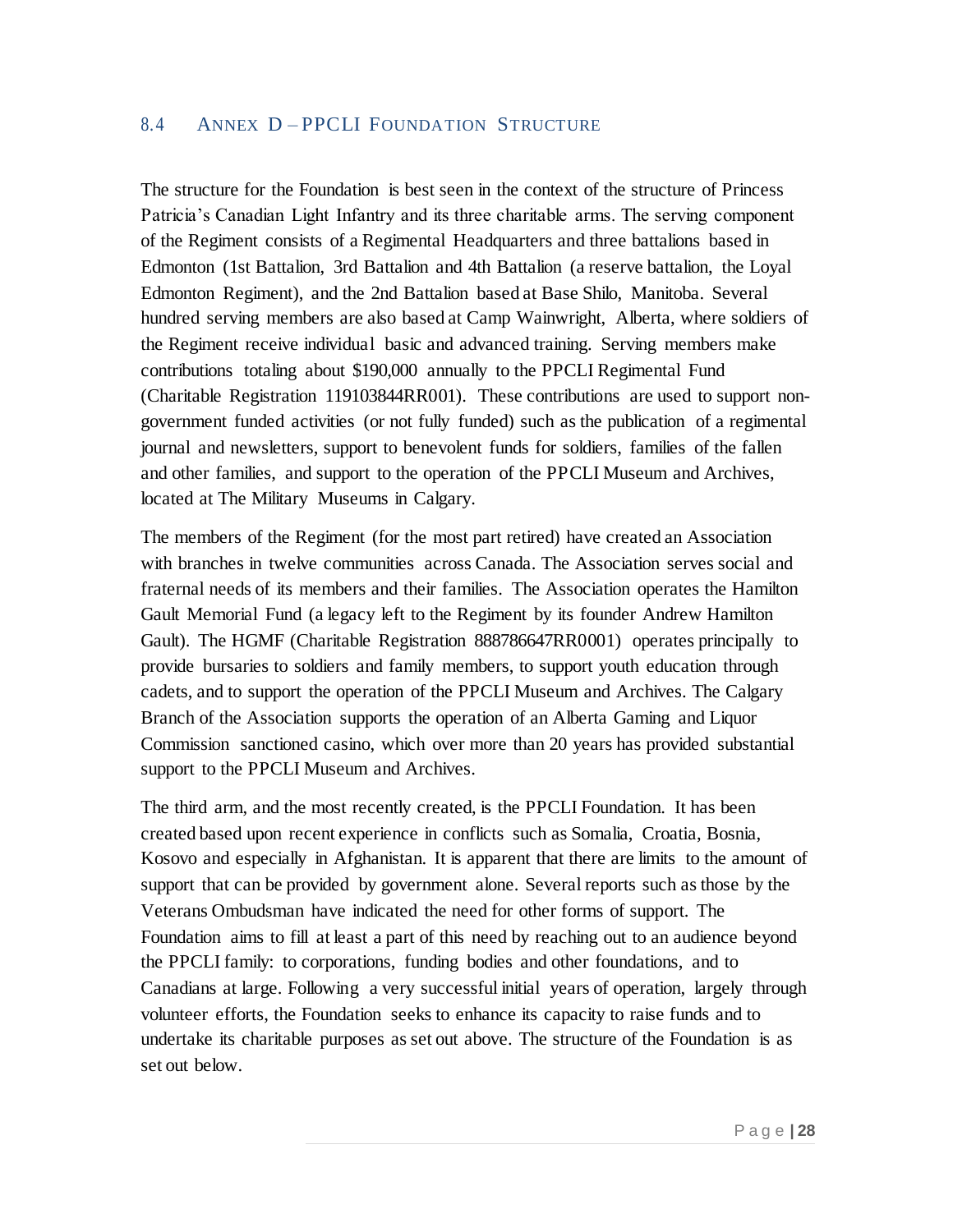## PPCLI FOUNDATION STRUCTURE

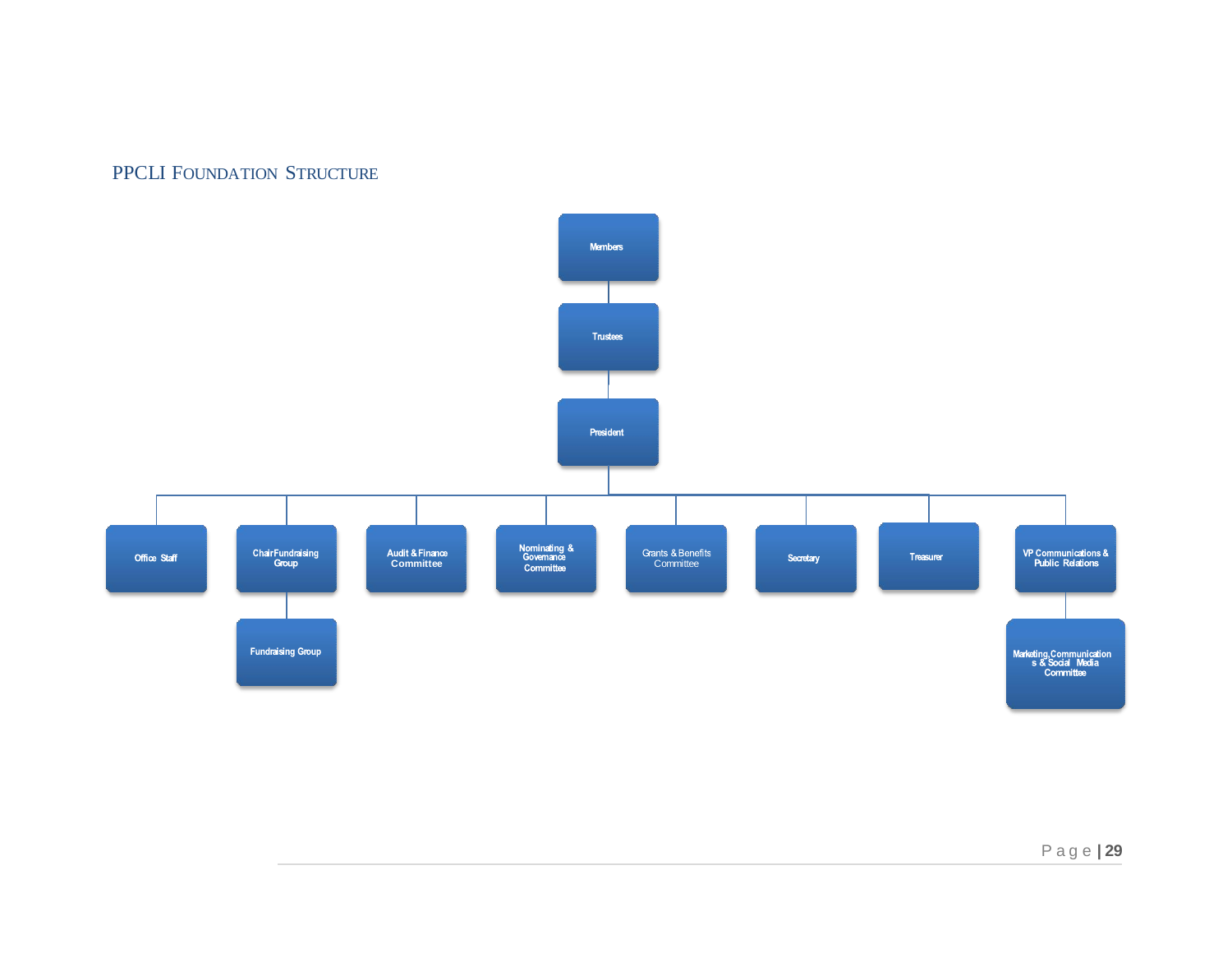## 8.5 ANNEX E – BALANCED SCORECARD

| <b>Objective</b>                                                                                                                    | <b>Strategic</b><br>Outcomes/Measure(s)                                                                                                                                                                                                                  | <b>Target</b>                                                                                                                                                    | Ownership                             |
|-------------------------------------------------------------------------------------------------------------------------------------|----------------------------------------------------------------------------------------------------------------------------------------------------------------------------------------------------------------------------------------------------------|------------------------------------------------------------------------------------------------------------------------------------------------------------------|---------------------------------------|
| <b>Financial Perspective</b>                                                                                                        |                                                                                                                                                                                                                                                          |                                                                                                                                                                  |                                       |
| Meet or exceed<br>budgeted/projected<br>revenue targets within<br>revenue streams<br>defined in the<br>Business Plan & list<br>them | 1) Grants & Programs<br>2) Individual Giving<br>3) Corporate Giving<br>4) Events & Programs<br>Note that Planned<br>Giving does not have<br>planned targets given<br>the nature of Will &<br><b>Bequeaths</b>                                            | $2017 - over$<br>Budget Revenue \$<br>248, 601.00<br>Actuals against<br>each major Line of<br>Operation.<br>$In - Kind$<br>donations Actuals                     | Executive Director<br>assisted by FRG |
| Minimize expenses to<br>run the Foundation<br>and maximize<br>revenues devoted to<br>Foundation charitable<br>goals                 | Meet or exceed CRA<br>guidelines for Charities<br>regarding fundraising<br>vscharitable Giving<br>Expenses not to exceed<br>50% of Revenues<br>(Generally and Event<br>Specific) and<br>diminishing each year<br>untilitisapproximately<br>15% post 2020 | $2016 - 35.0%$<br>2017 - 29.7%<br>Post 2020 - 15%<br>(Note Planned<br>Giving is not taken<br>into account as it<br>cannot be<br>forecasted with<br>any accuracy) | <b>Executive Director</b>             |
| Steady real growth of<br>invested assets<br>exceeding inflation<br>plus 2%                                                          | Overall Investment<br>Yields                                                                                                                                                                                                                             | Overall, at least<br>inflation plus 2%                                                                                                                           | Finance Committee                     |
| <b>Client and Stakeholder Perspective</b>                                                                                           |                                                                                                                                                                                                                                                          |                                                                                                                                                                  |                                       |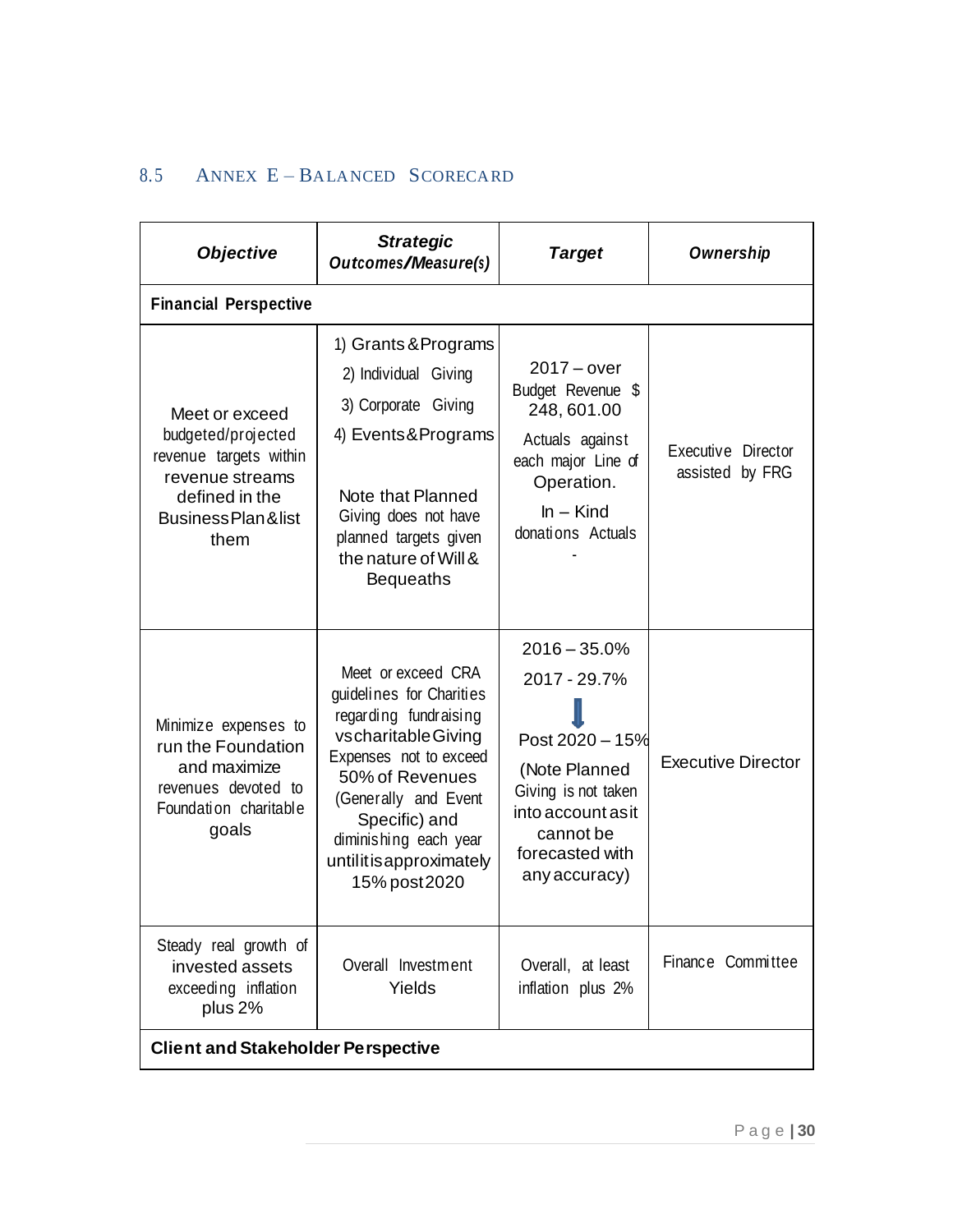| <b>Build &amp; Maintain</b><br>service delivery<br>partners in Alberta,<br>such as Occupational<br><b>Stress Injury Clinics</b><br>and Therapeutic<br>Research<br>Organizations | Client needs are more<br>fully satisfied in a<br>timely manner/Real<br>Growth of one Service<br>Delivery Partner per<br>year   | $2017 + 1$<br>additional service<br>delivery partners<br>2018+ 1 additional<br>service delivery<br>partners<br>$2019 + 1$<br>$2020 + 1$                                                | Grants & Benefits<br>Committee/<br>Corporative Giving<br>Committee |
|---------------------------------------------------------------------------------------------------------------------------------------------------------------------------------|--------------------------------------------------------------------------------------------------------------------------------|----------------------------------------------------------------------------------------------------------------------------------------------------------------------------------------|--------------------------------------------------------------------|
| Foundation works<br>with credible<br>recognized partners                                                                                                                        | Foundation seen as a<br>credible, effective<br>partner                                                                         | 100% of our<br>partners have<br>been reviewed by<br>our Grants &<br><b>Benefits</b><br>Committee before<br>approval.                                                                   |                                                                    |
| Donor/Funder/Partner<br>wishes are met                                                                                                                                          | Wishesontheused<br>gifts are honoured                                                                                          | 100% of donors<br>have been<br>contacted on<br>donation use                                                                                                                            | Executive<br>Director/President                                    |
| Membership Base is<br>developed and<br>increased                                                                                                                                | Number of new<br>members annually<br>(Note: This is being re-<br>examined by the<br>Foundation Secretary<br>for $end2017$ )    | $2016 - 350$<br>$2017 - Being$<br>Revised<br>$2018 - TBC$<br>$2019 - TBC$<br>$2020 - TBC$                                                                                              | Foundation<br>Secretary/Executive<br><b>Director</b>               |
| <b>Internal Processes Perspective</b>                                                                                                                                           |                                                                                                                                |                                                                                                                                                                                        |                                                                    |
| Validate Use of funds<br>are being used against<br>our Charitable<br><b>Objectives</b>                                                                                          | Funds expended in<br>most efficient and<br>effective method and<br>congruent with CRA &<br>Foundation/Regimental<br>objectives | 100% of funds go<br>to their designated<br>purposes. We are<br>able to confirm<br>the use of the<br>monies and the<br>impacts on our<br>serviceman,<br>veterans and their<br>families. | Executive<br>Director/President                                    |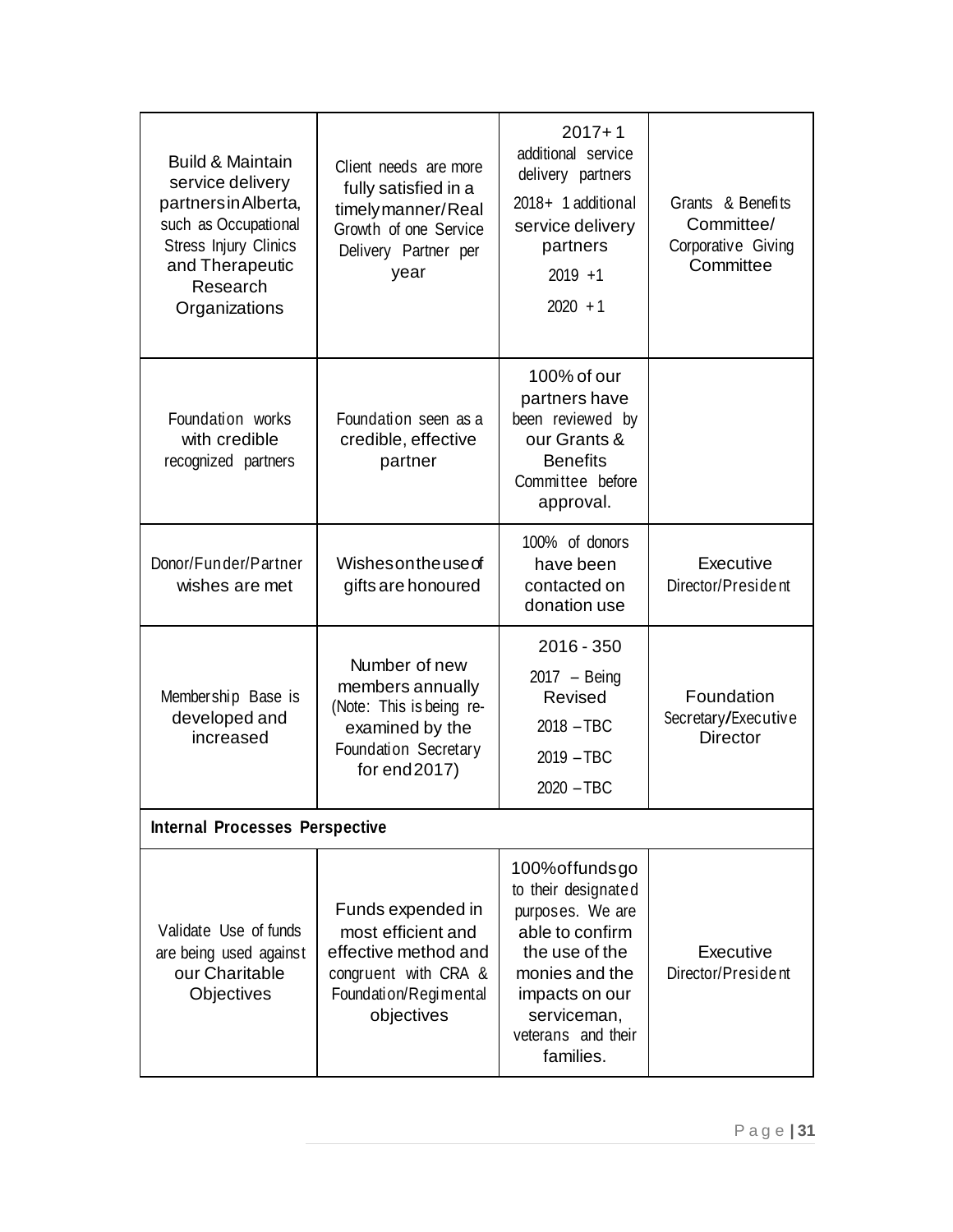| Policies established<br>and operating<br>effectively                                                             | Strong policy<br>framework is<br>established for good<br>governance                                                 | An Annual review<br>to be conducted to<br>ensure consistency<br>with CRA<br>guidelines and<br>effective in<br>desired outcomes.                                                                                                                                                                                                                                                           | Officers, Committee<br>Chairs and Executive<br><b>Director</b>      |
|------------------------------------------------------------------------------------------------------------------|---------------------------------------------------------------------------------------------------------------------|-------------------------------------------------------------------------------------------------------------------------------------------------------------------------------------------------------------------------------------------------------------------------------------------------------------------------------------------------------------------------------------------|---------------------------------------------------------------------|
| Communications &<br>Public Relations<br>Committee in place<br>and operating<br>effectively                       | A strong brand<br>recognized nationally<br>with marketing and<br>communication<br>policies, tools and<br>plans      | Target $2018 -$<br>1) Foundation<br>Fundraising Efforts<br>supported-2018<br>Planned Giving<br>Campaign,<br>Support for Youth<br>Battlefield Tour,<br>Personal Legacy<br>Stones, HHC 2018<br>2) The PPCLI<br>Foundation<br>Website remains<br>current and<br>reflective of<br>activities<br>accomplished and<br>planned<br>3) Content<br>Marketing<br>completed across<br>the full medium | Communications &<br>Public Relations<br>Committee, led by<br>its VP |
| Planning, risk<br>management and<br>internal control<br>frameworks are<br>developed and<br>operating effectively | The Board of Trustees<br>is relied upon to offer<br>great governance and<br>forward looking<br>strategies and ideas | Frameworks are<br>reviews on each<br>Business Plan and<br>all special/unique<br>events/activities<br>are to develop and<br>implement the<br>appropriate risk<br>management<br>framework.                                                                                                                                                                                                  | <b>Audit &amp; Finance</b><br>Committee/Trustees                    |
| Learning and Growth                                                                                              |                                                                                                                     |                                                                                                                                                                                                                                                                                                                                                                                           |                                                                     |
| A Volunteer<br>Framework exists to                                                                               | Volunteers satisfied                                                                                                | 1) Volunteer<br>feedback is                                                                                                                                                                                                                                                                                                                                                               | <b>Executive Director</b>                                           |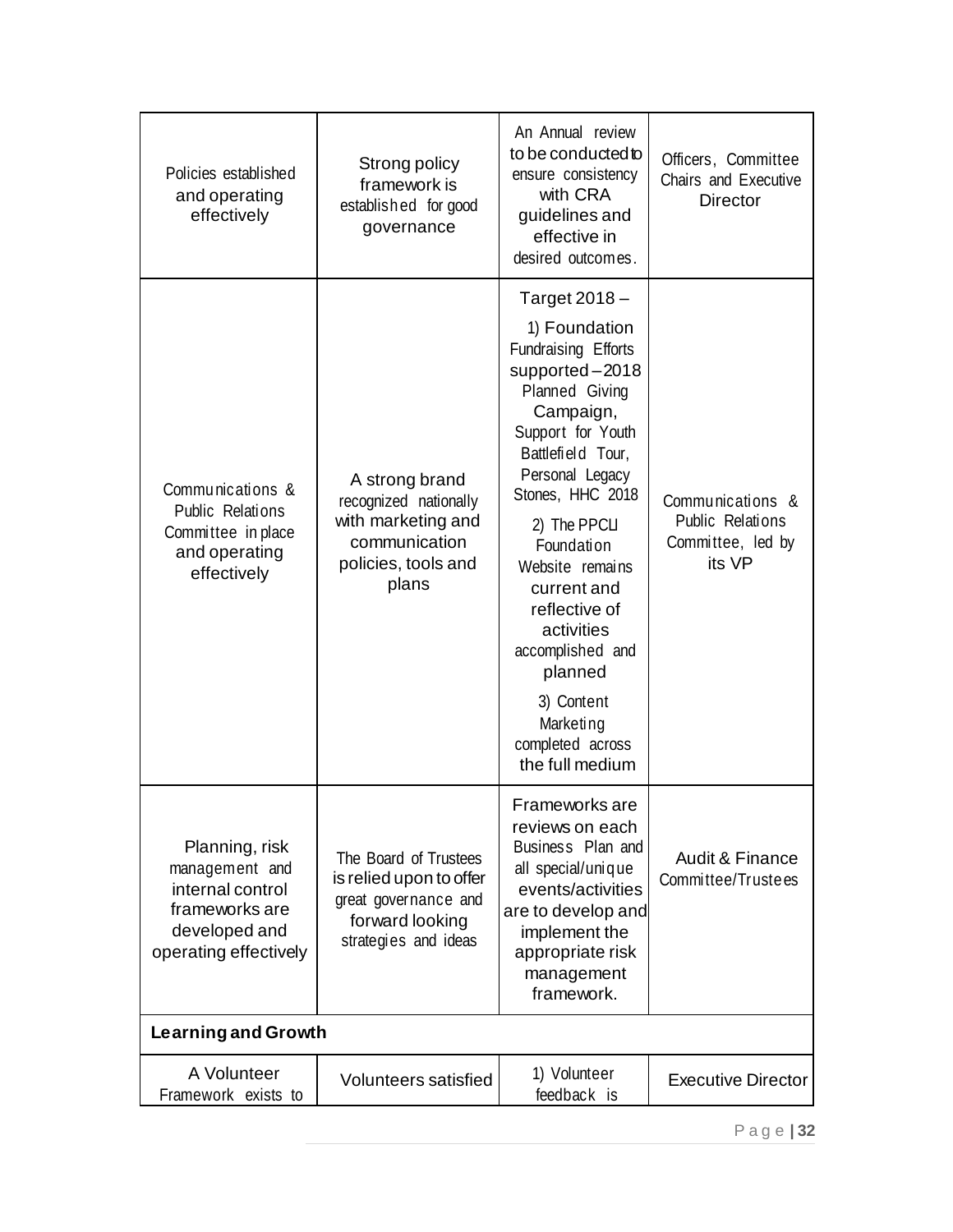| encourage, maintain &<br>recognize volunteers<br>for Foundation<br>Purposes                     | <b>Broad Visibility &amp;</b><br>recognition of<br>Foundation through<br>volunteers<br>We have sufficient<br>human capital to<br>achieve desired<br>outcomes              | actively solicited<br>via a periodic<br>survey and is<br>encouraged on a<br>regularbasis.<br>2) Functioning<br>Recognition<br>Mechanism                                                                                                                                                                                                     |                                                                |
|-------------------------------------------------------------------------------------------------|---------------------------------------------------------------------------------------------------------------------------------------------------------------------------|---------------------------------------------------------------------------------------------------------------------------------------------------------------------------------------------------------------------------------------------------------------------------------------------------------------------------------------------|----------------------------------------------------------------|
|                                                                                                 |                                                                                                                                                                           | 3) Volunteer<br>Registry/database<br>4) Tracking<br>number of hours<br>committed and<br>people<br>volunteering.<br>Need to establish<br>$a$ metric(s) to<br>understandlink<br>between number<br>of hours worked<br>and number of<br>volunteers<br>working these<br>hours.<br>5) Tracking<br>number of<br>members who are<br>also volunteers |                                                                |
| Volunteers are<br>adequately trained<br>and prepared for the<br>roles they are asked to<br>play | People confident in<br>their ability to<br>undertake their<br>assigned<br>responsibilities.<br>Foundation is well<br>represented by the<br>people who are<br>volunteering | 1) Volunteer<br>feedback is<br>actively solicited<br>viaaannuallyor<br>specific events<br>survey and is<br>encouraged on a<br>regularbasis.<br>2) Tracking the<br>necessary<br>competencies to<br>support outcomes<br>amongst<br>volunteers                                                                                                 | Committee Chairs<br>with assistance from<br>Executive Director |